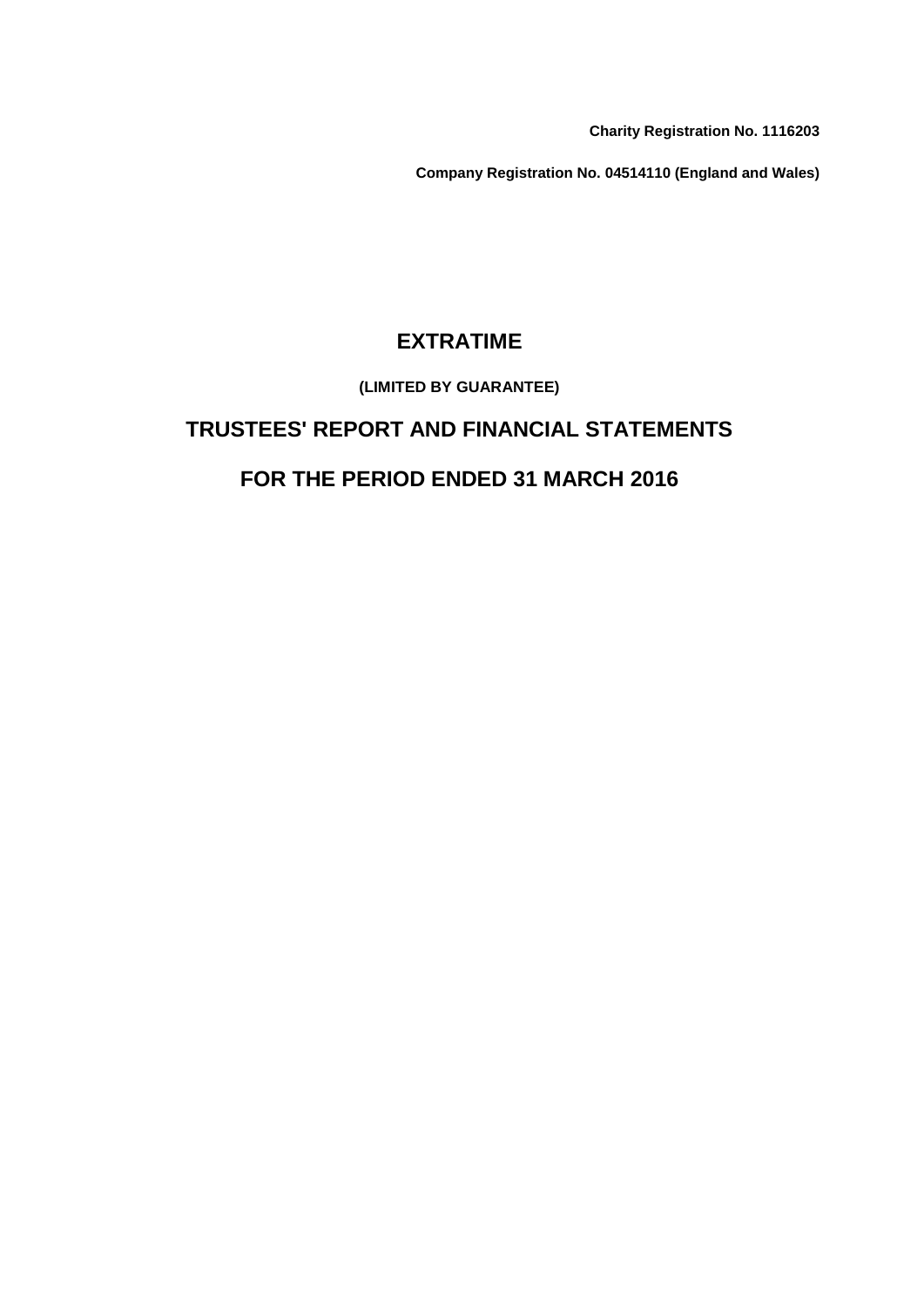## **LEGAL AND ADMINISTRATIVE INFORMATION**

| <b>Trustees</b>                                | Rosamund Cook (Chair)<br>Juliette Bunker<br>Ian Gillett (Treasurer)<br>Sally Howell                                                       |
|------------------------------------------------|-------------------------------------------------------------------------------------------------------------------------------------------|
| <b>Charity number</b>                          | 1116203                                                                                                                                   |
| <b>Company number</b>                          | 04514110                                                                                                                                  |
| <b>Registered office and Principal Address</b> | <b>Manor Offices</b><br><b>Emmaus Drove Road</b><br>Portslade<br><b>Brighton</b><br><b>East Sussex</b><br><b>BN41 2PA</b>                 |
| <b>Independent Examiner</b>                    | <b>Russell New Limited</b><br>The Courtyard<br>Shoreham Road<br><b>Upper Beeding</b><br>Steyning<br><b>West Sussex</b><br><b>BN44 3TN</b> |
| <b>Bankers</b>                                 | <b>CAF Bank Ltd</b><br>25 Kings Hill Avenue<br><b>West Malling</b><br>Kent<br><b>ME19 4JQ</b>                                             |
| <b>Solicitors</b>                              | Griffith Smith Farrington Webb LLP<br>47 Old Steine<br><b>Brighton</b><br><b>East Sussex</b><br>BN1 1NW                                   |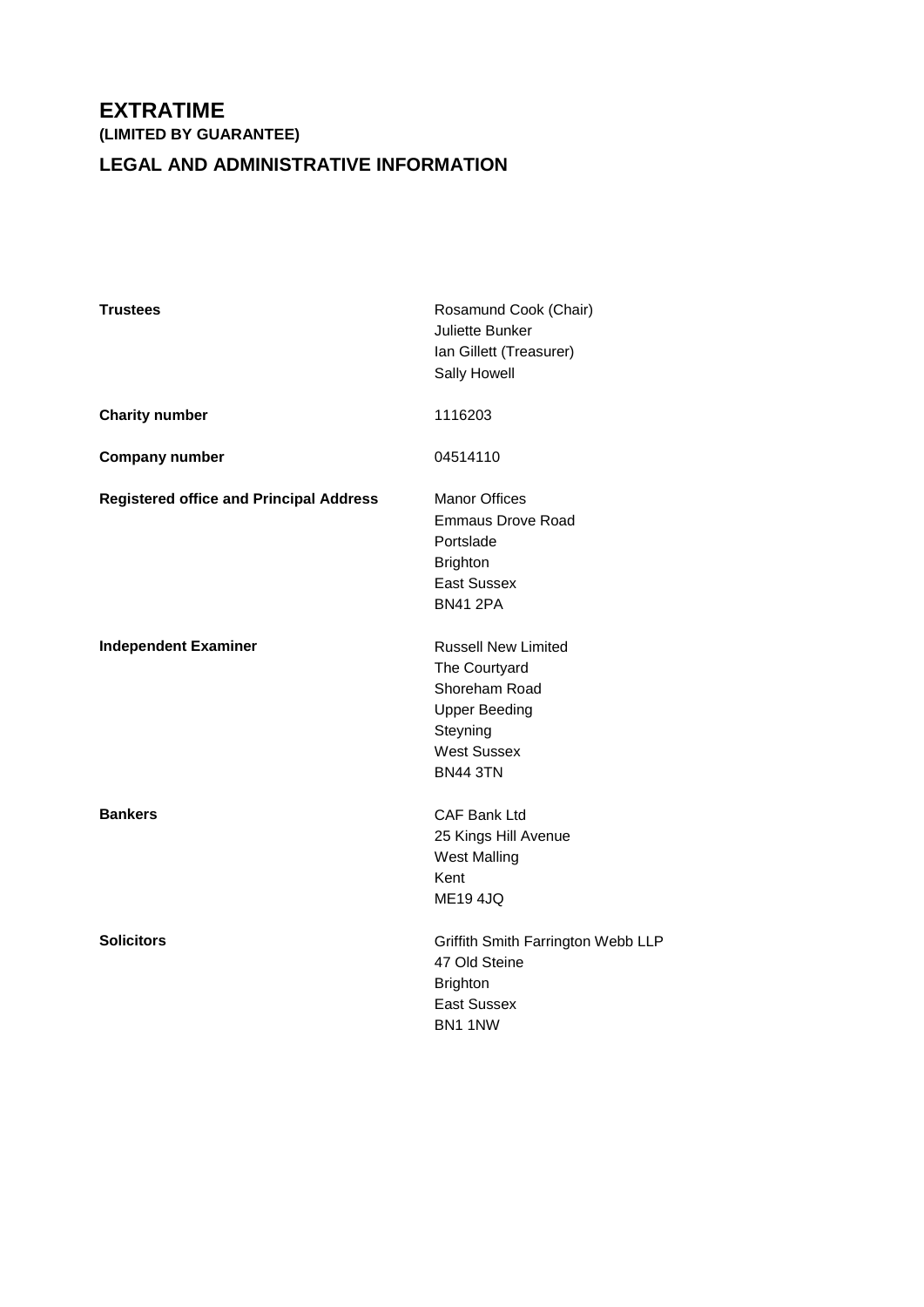# **CONTENTS**

|                                   | Page      |
|-----------------------------------|-----------|
| Trustees' report                  | $1 - 10$  |
| Independent examiner's report     | 11        |
| Statement of financial activities | 12        |
| <b>Balance sheet</b>              | 13        |
| Notes to the accounts             | $14 - 22$ |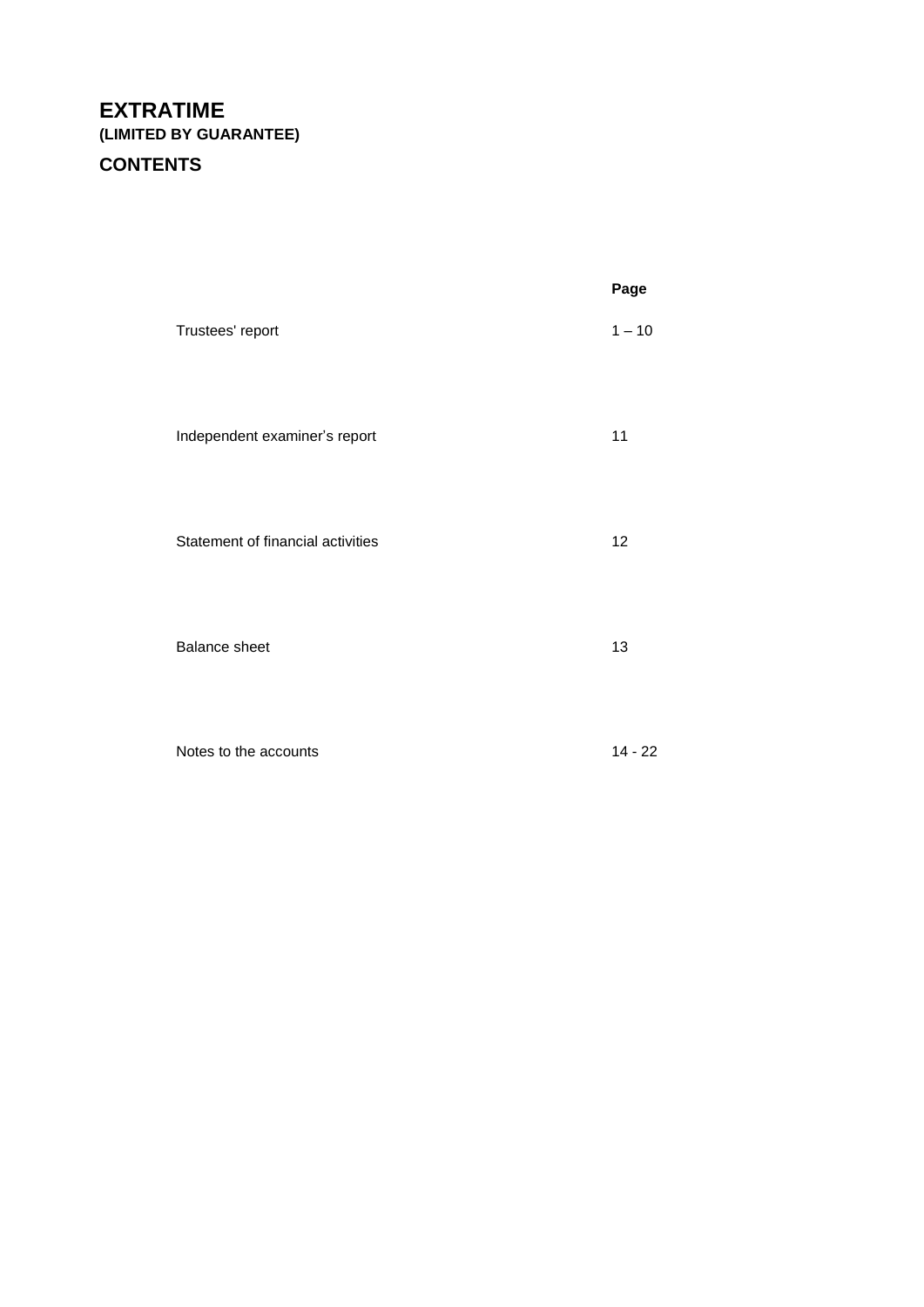### **TRUSTEES' REPORT**

### *FOR THE PERIOD ENDED 31 MARCH 2016*

The trustees (who are also directors of the Charity for the purposes of the Companies Act) present their report and accounts for Extratime (the Company) for the period ended 31 March 2016 which are also prepared to meet the requirements for a directors' report and accounts for Companies Act purposes. **This is a short 7-month transitional period** to align Extratime's report and accounts with that of our key funders and other stakeholders. Subsequent reporting periods will run from 1st April to 31st March each year.

The accounts have been prepared in accordance with the accounting policies set out in note 2 to the accounts and comply with the company's Memorandum of Articles of Association, the Companies Act 2006, the Charities Act 2011 and the Financial Reporting Standard applicable in the UK and Republic of Ireland (FRS102) (effective 1 January 2015) – (Charities SORP (FRS102)).

#### **Structure, governance and management**

The organisation is a charitable company limited by guarantee. The company was established under a Memorandum of Association which established the objects and powers of the charitable company and is governed under its Articles of Association. In the event of the company being wound up members guarantee to contribute an amount not exceeding £1.

The charity is run by a management committee comprising the trustees and co-opted members, who delegate the day to day running to the chief executive officer.

The trustees, who are also the directors for the purpose of company law, and who served during the year were:

### **Trustees**

Rosamund Cook (Chair) Juliette Bunker Ian Gillett (Treasurer) Sally Howell

### **Co-opted Members (non-voting)**

Rachael Burstow Mari Booker Tim Dunkerley Christine Hanson

**Company Secretary** Sam Price

#### **Chief Executive Officer** Sam Price

Under the Articles, one third of the trustees are re-elected at each Annual General Meeting.

The management committee members have a broad knowledge of disability issues, including education and childcare. They are involved in other local organisations and activities and have experience of working in both the statutory and voluntary sectors.

New trustees are selected for their experience and expertise. They participate in an induction with the Chief Executive and the Chair. Trustees and members are provided with a written induction pack, including copies of the organisation's key policy documents. They are also encouraged to attend relevant training to support their role as a trustee.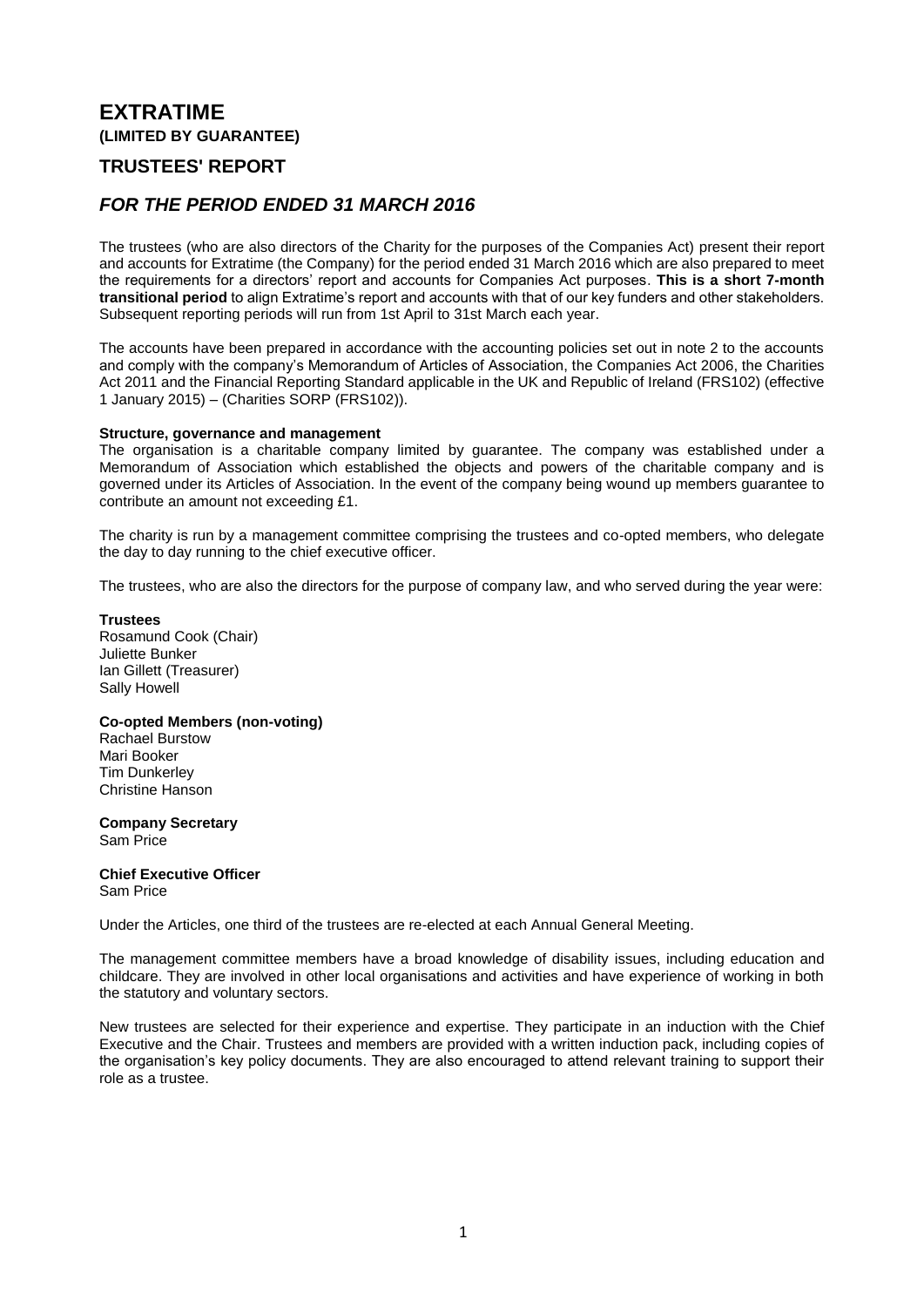### **TRUSTEES' REPORT (CONTINUED)**

### *FOR THE PERIOD ENDED 31 MARCH 2016*

### **Objectives and activities**

Our charity's purposes as set out in the objects contained in the company's Memorandum of Association are to:

- Enable children and young people with special educational needs and disabilities (SEND) to:
	- 1. Enjoy the same opportunities for play and leisure as their non-disabled peers in a safe nondiscriminatory environment which concentrates on what can be done rather than what cannot; and
	- 2. Socialise through play, learning about diversity and inclusion in a society where everyone is valued and equal.
- Give parent carers of children and young people with additional needs and disabilities access to short breaks from the demands of caring for a disabled child and the option to return to work, pursue training opportunities or spend valuable time with non-disabled siblings; and
- To contribute to and promote the development of inclusive out of school opportunities across Brighton and Hove and the surrounding areas. Also to provide support to increase parent carers choice and opportunity for short breaks.

Established in 2003, **Extratime is a parent led charity** providing after school clubs, holiday play schemes, youth clubs and youth schemes for disabled and non-disabled children and young people at five venues across Brighton and Hove. The first club opened at Hillside School in Portslade in September 2003 where ten children attended from local special and mainstream schools. Since then, Extratime has grown to become a firm fixture in the lives of hundreds of families of children with disabilities in Brighton and Hove. We now run **inclusive clubs and schemes** for around **450 children and young people**, giving them a chance to have **fun, play with friends and try new things in a safe and supportive setting**. Currently Extratime's offer for our young service users are at: Downs View School, Woodingdean; St Luke's School, Queens Park; Hove YMCA, Marmion Road, and Crew Club, Whitehawk. We also collaborate with our partners to offer clubs and activities at other venues to meet a broad spectrum of need (e.g. sports and dance clubs).

Perhaps surprisingly, Extratime is still unique as it remains the only specialist setting where children and young people with high support and care needs can play alongside their non-disabled siblings and peers. Children and young people accessing Extratime services have a range of needs which include; profound, multiple and severe disabilities, autistic spectrum disorders, challenging behaviour due to learning and sensory issues, life-limiting conditions and other significant medical problems. They receive high levels of support and personal care from our team of specialist play workers and volunteers. Sadly as services like Extratime are not always available for children with high needs, without us, many children and their families would feel very isolated.

*"There are few places that my child who has severe learning difficulties & epilepsy can play safely with his peers without feeling separate or different. The team and the children are accepting of each other as equals, free to have fun and develop at their own pace".* **After school club parent carer**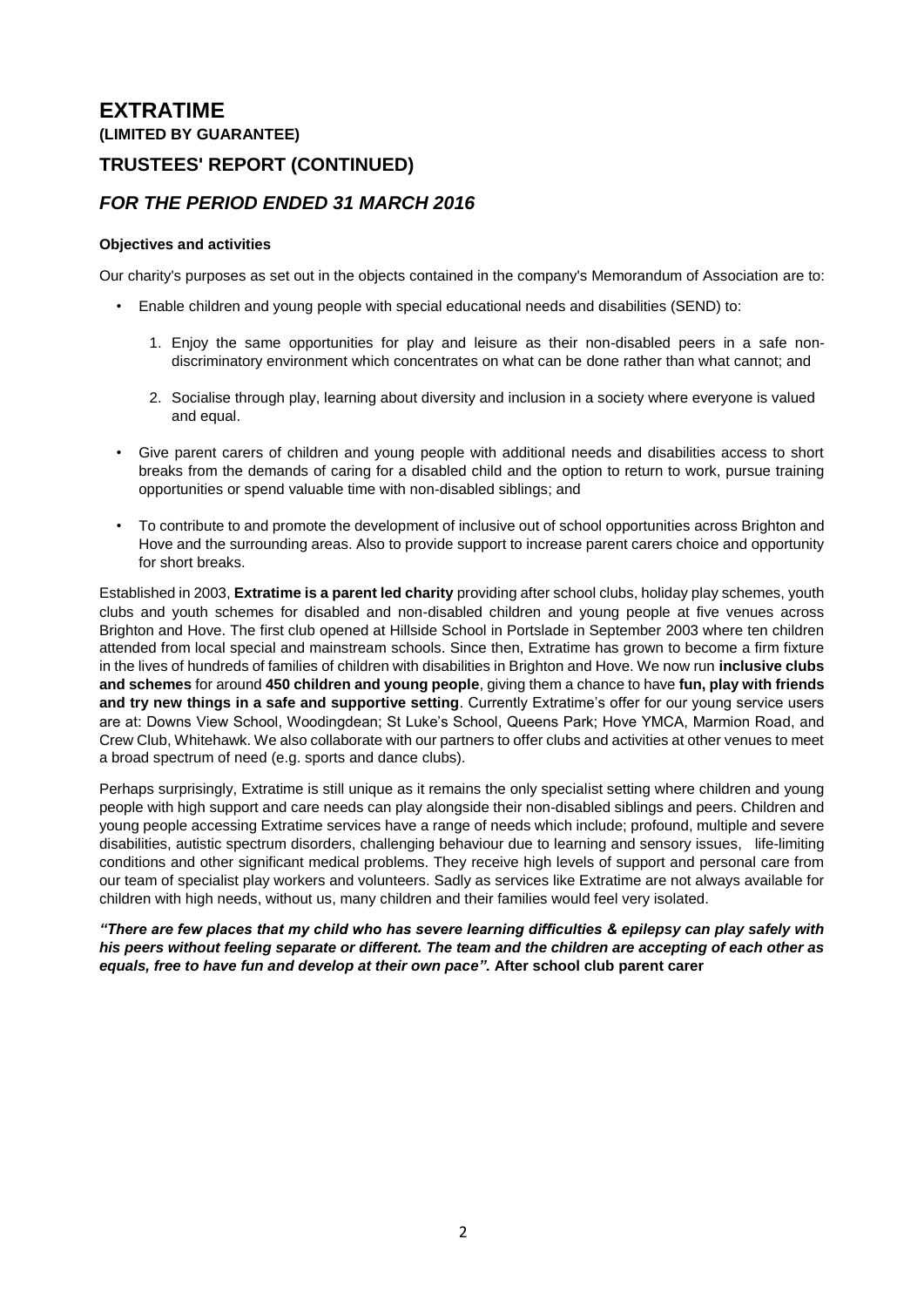### **TRUSTEES' REPORT (CONTINUED)**

### *FOR THE PERIOD ENDED 31 MARCH 2016*

#### **Our Values**

**We are parent-led and inclusive** and all Extratime services are underpinned by a strong set of values which drive our commitment to the children, young people and families we work with each day.

#### **Equality and diversity**

We support children and young people to have fun, try new things and socialise together regardless of their ability. The individual strengths and interests of every child and young person are at the heart of everything we do. We work with children, families and across the community to break down barriers and promote more inclusive opportunities for children and young people with special needs and disabilities.

### **Creativity and passion**

We are driven by our passion for providing high quality services so that children and young people have fun and their families have the respite they need. We bring creativity to every aspect of our work and encourage it in the children and young people we work with.

#### **Trust and transparency**

We value and respect the trust that parent carers place in us. Our reputation is important to us and we continually push ourselves to deliver excellent services for our young people. We are open, transparent, and accountable for all of our decisions across the organisation.

#### **Positivity and care**

We care about the children and young people work with. We understand the challenges faced by families of children with disabilities and we have a positive approach to addressing those needs. We work collaboratively with families and the teams around them to find solutions and give children and young people the positive experience they deserve.

#### **Organisational Strategy**

Extratime completes a strategic plan on a tri-annual cycle which is the result of consultation with children, young people and parent carers. We also consult and involve our staff team, our operational and strategic partners and other stakeholders. The strategy also draws on national research findings and internal service evaluations. The Chief Executive is responsible for its implementation.

#### **Staffing**

Currently the management, administration and fundraising team comprises of:

- **Chief Executive**
- Operations Director
- Fundraiser
- Finance and HR Officer
- Administrator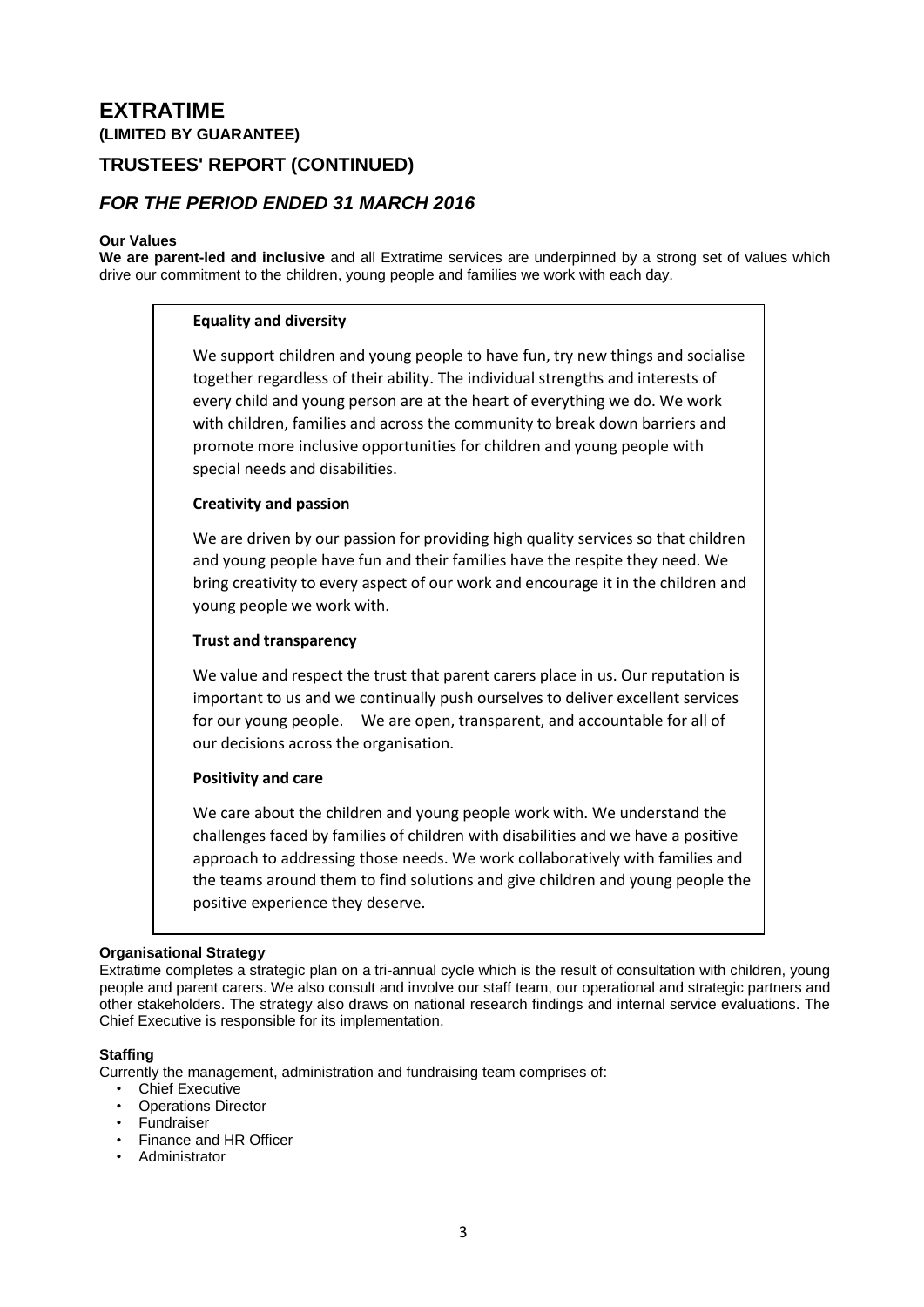### **TRUSTEES' REPORT (CONTINUED)**

### *FOR THE PERIOD ENDED 31 MARCH 2016*

All of these posts are part-time, making up **3.5 full time equivalent** management and administration.

Currently our after school clubs and holiday schemes are delivered by a team of dedicated venue based staff and volunteers. These include;

- 2 Project Coordinators,
- 3 Venue supervisors
- 24 Play workers (term-time After school clubs)
- 66 sessional and bank workers (Holiday play and youth schemes)

We also have a team of volunteers who support children and young people in our venues and / or participate in fundraising activities.

All Extratime employees are employed on part-time contracts. The Management Committee refer to local market rates with reference to the size and needs of the charity to set senior management salaries.

#### **ACHIEVEMENTS AND PERFORMANCE**

In accordance with our duties as stated in section 17(5) of the 2011 Charities Act, we have to consider the guidance provided by the Charity Commission in regard to public benefit.

#### **Strategic Activity**

The trustees are pleased to report **another strong financial period for September 2015 to March 2016**. Despite the funding reductions in April 2015 which have carried forward into this period, we end the accounting period with a small surplus of £8,981. As part of our organisational development the trustees **changed Extratime's financial year end** from the academic year to a tax year to bring Extratime into line with most of our core funders and other stakeholders. We also appointed new accountants, Russell New to review and improve our financial processes and systems.

As the trustees had planned, the transitional seven-month period to March 2016 continued to be one of **positive change and organisational development for Extratime**. This included the completion of the merger feasibility study with AMAZE. The conclusion of this was that this is not the right course of action for Extratime at present although we continue to work in close partnership. The CEO of both charities meet regularly and work together on joint fundraising and strategic activities.

Throughout the period, the trustees continued to address a number of strategic issues alongside our ongoing delivery of high quality inclusive clubs and holiday schemes.

We are working in partnership with Brighton & Hove City Council (BHCC), the schools and our voluntary sector partners to respond to the proposed broader changes to SEND services in the city. We will continue to collaborate and respond to the recommendations of the **Send Review** in next year's report.

We have also reviewed the recommendations from our **own stakeholder review** and begun to respond to the immediate needs it identified. This includes the popular new youth club we set up in September. In partnership with inclusive dance company, Rounded Rhythm, we also set up a dance company for young people with additional needs and disabilities. We have established exciting new collaborations for next year, and look forward to the start of our **new services in West Sussex and at West Blatchington Nursery and Primary School in April 2016**.

Extratime's contracts with BHCC are secure for at least 12-18 months, but it is widely known that local authority budgets will be cut further over the coming 24 months. We have therefore continued to diversify our income base. In preparation for possible changes to our BHCC contracts in 2018 and beyond, we have secured two new (three/five-year and one-year) 'Short breaks' contracts in West Sussex.

We have also diversified and strengthened our voluntary fundraising programme. With ongoing support from the Blagrave Trust we have refreshed our fundraising materials and begun to raise our profile locally and nationally.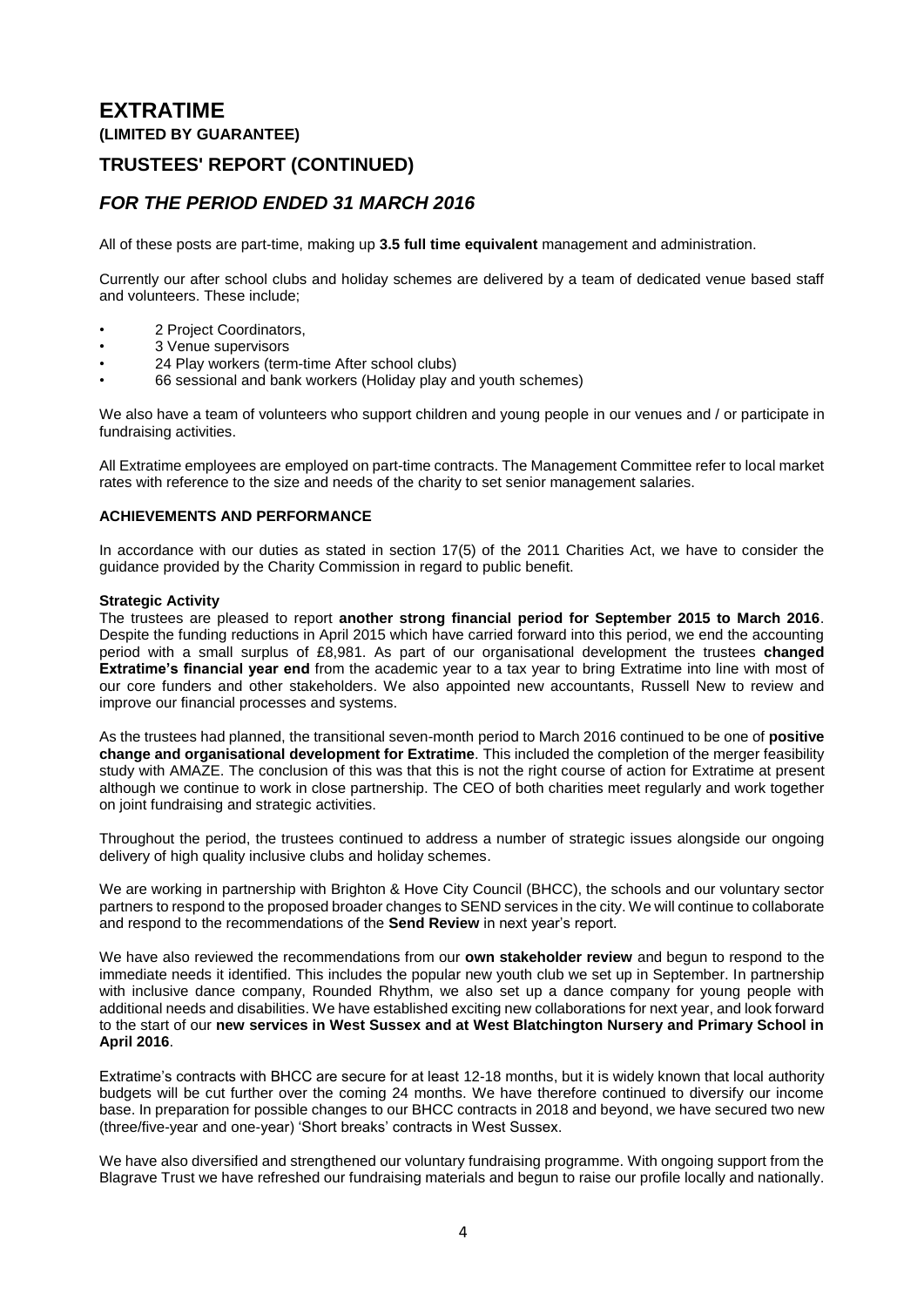### **TRUSTEES' REPORT (CONTINUED)**

### *FOR THE PERIOD ENDED 31 MARCH 2016*

This has resulted in more Brighton Marathon runners than ever before and we are also working towards a high profile corporate partnership later this year. This is alongside our ongoing efforts to build stronger long-term relationships with Trust and Foundations donors. This remains our priority in order to maximise our return on investment from limited fundraising resources.

In October, Imogen Blood Associates (IBA) presented their findings and recommendations from the independent stakeholder consultation and evidence review. Prior to the review we understood how **important the charity is to the families who use our after school clubs and holiday schemes, and how highly Extratime is regarded by professionals and colleagues** across the SEND community. We commissioned the stakeholder review to help us use the views of the SEND community, and parent carers in particular, to create a **strong and tangible evidence base to meet the current and future needs** of children and young people with additional and needs and disabilities.

The stakeholder consultation included; a survey of parent carers (162 respondents, including users and nonusers), a focus group with Pebbles parent carer group, interviews with senior BHCC staff, CVS colleagues and the Extratime management team and a staff away day with the full Extratime staff team.

The findings of the stakeholder consultation will support our navigation of the inevitable process of change presented by the new SEND review proposals, the ongoing financial pressures and our own commitment to continuous improvement. The two comprehensive reports produced by IBA have provided us with a great deal of positive feedback and helpfully, also identified some areas for development. Here we highlight three key areas and include the voice of parent carers and professional stakeholders in the summary.

- **Extratime's value base**
- **Need and unmet demand for Extratime services**
- **Areas for development**

### **Extratime's value base**

Extratime is seen as a **value-based organisation** by our stakeholders. That Extratime is **parent-led** is seen as a **strength** by BHCC and parent carers alike. The **inclusive** nature of Extratime **services is highly regarded by parent carers who believe it's important (and rare) for their disabled children to be able to mix with nondisabled children.** 

This backs up a study by Scope (2014), which reported the negative attitudes which disabled people face. Many people with disabilities argue that positive attitudes could be shaped by more interaction between disabled and non-disabled children and young people. Yet, in a survey carried out by Mumsnet and Scope, 38% of parents said their disabled children 'rarely' or 'never' had the opportunity to socialise and mix with children who aren't disabled. Current Attitudes to Disabled People, Scope (2014).

There is a concern that the move towards integrated hubs of services proposed by the SEND review could mark a departure from this model if out of school activities become solely for children and young people with SEND. We will therefore include this in our work towards the new arrangements, keeping children, young people and their families at the centre of planning and delivery of services.

#### *"The charity has a good reputation locally and offers children and their families stability and security, whilst also representing good value for money." IBA report*

The review also demonstrated a **high level of trust amongst parent carers and professionals alike**. External stakeholders reported **good leadership, service delivery and integrity**. Parent carers value the fact that children really enjoy the sessions and have 'freedom, fun and build relationships with staff and a mix of friends'. One parent described her son as 'belonging to the Extratime community', and said they would otherwise be very socially isolated outside of school.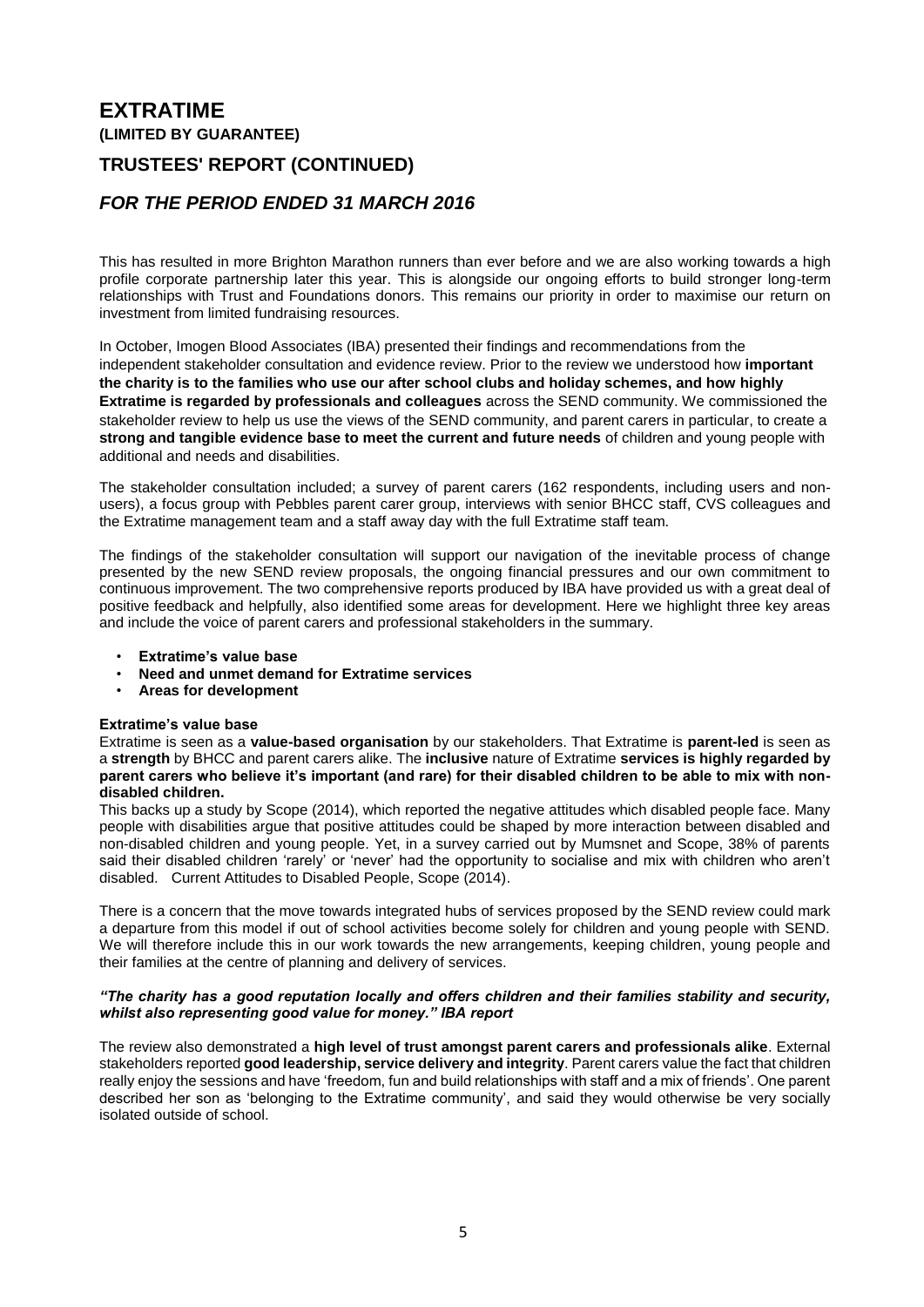### **TRUSTEES' REPORT (CONTINUED)**

### *FOR THE PERIOD ENDED 31 MARCH 2016*

*"My son absolutely loves Extratime, the staff are so supportive and helpful, I'm continually impressed by their dedication". After school club parent carer* 

*"I like the security of Extratime – you know that the session isn't suddenly going to be cancelled and that your child will be safe there – you know that the staff are really well-trained in relation to behaviour management". Parent carer in focus group*

#### **Need and unmet demand for Extratime services**

The review reinforced our experience that after school club and holiday scheme places for children and young people with SEND are consistently oversubscribed. **Seventy percent of parent carers** responding to the survey said they would like **more Extratime sessions** if they were available. The findings suggested that Extratime could **double,** if not **treble, our current capacity** and expect to fill these places, a point reinforced by Extratime's professional stakeholders.

### *"If Extratime could triple itself, it would be full, but funding for children needing 1-1 would be the limit". Headteacher*

#### *"Extratime has been a lifesaver for our family, and I'm not sure how we would have coped without it… in an ideal world it should be available every day as an option after school and especially during the long holidays." Parent carer*

Parent carers also identified the following gaps in existing provision;

- 1. Programme of structured activities (on and off-site) (53%\*)
- 2. Daytime activities on Saturdays (this gap was also identified by BHCC) (50%)
- 3. Organised activities you do with child(ren) alongside other families (40%)
- 4. After college activities for 16 25 year olds (24%)

#### *\*Percentage of parent carer respondents selecting this.*

Extratime has already taken **practical steps to respond to this feedback** and we have successfully piloted a weekly inclusive **youth club pilot for 13 - 25 year olds** and a weekly inclusive **dance group in partnership with inclusive dance company Rounded Rhythm**. Both of these new projects have been joint-funded between our unrestricted voluntary income and our contract with BHCC Youth Service. They are extremely popular with young people and we are planning to continue them into next year.

The impact of the dance group (DANCE INC) in particular, has been fantastic. The sessions gave the young people a space to express themselves through movement, make new friends and work together to explore new ways of moving individually, in pairs and as part of a group. Parent carers and teachers have attributed **improvements to the young people's communication and concentration** to their participation in the project. We are very proud that DANCE INC has been invited to **perform as part of the Brighton Festival in May 2016**.

This year our focus has been on our core services and these two new pilot projects. We are also exploring ways to deliver and resource more Saturday events and family activities as we move into next year.

#### **Areas for development**

The stakeholder review also highlighted certain aspects of our work where there is room for improvement. Examples given were improvements in communication within the team and with parent carers. This feedback from parent carers is as helpful to the trustees as the positive endorsement of our work. We have made some immediate improvements to our communication methods by improving out ITC arrangements.

Our plans to reorganise our staffing arrangements in summer 2016 will create a flatter, leaner, more efficient structure which will help us increase capacity within the venues. It will also improve communication and consistency. We are therefore confident that these new arrangements will resolve the continuity and communication issues brought to our attention by the consultation.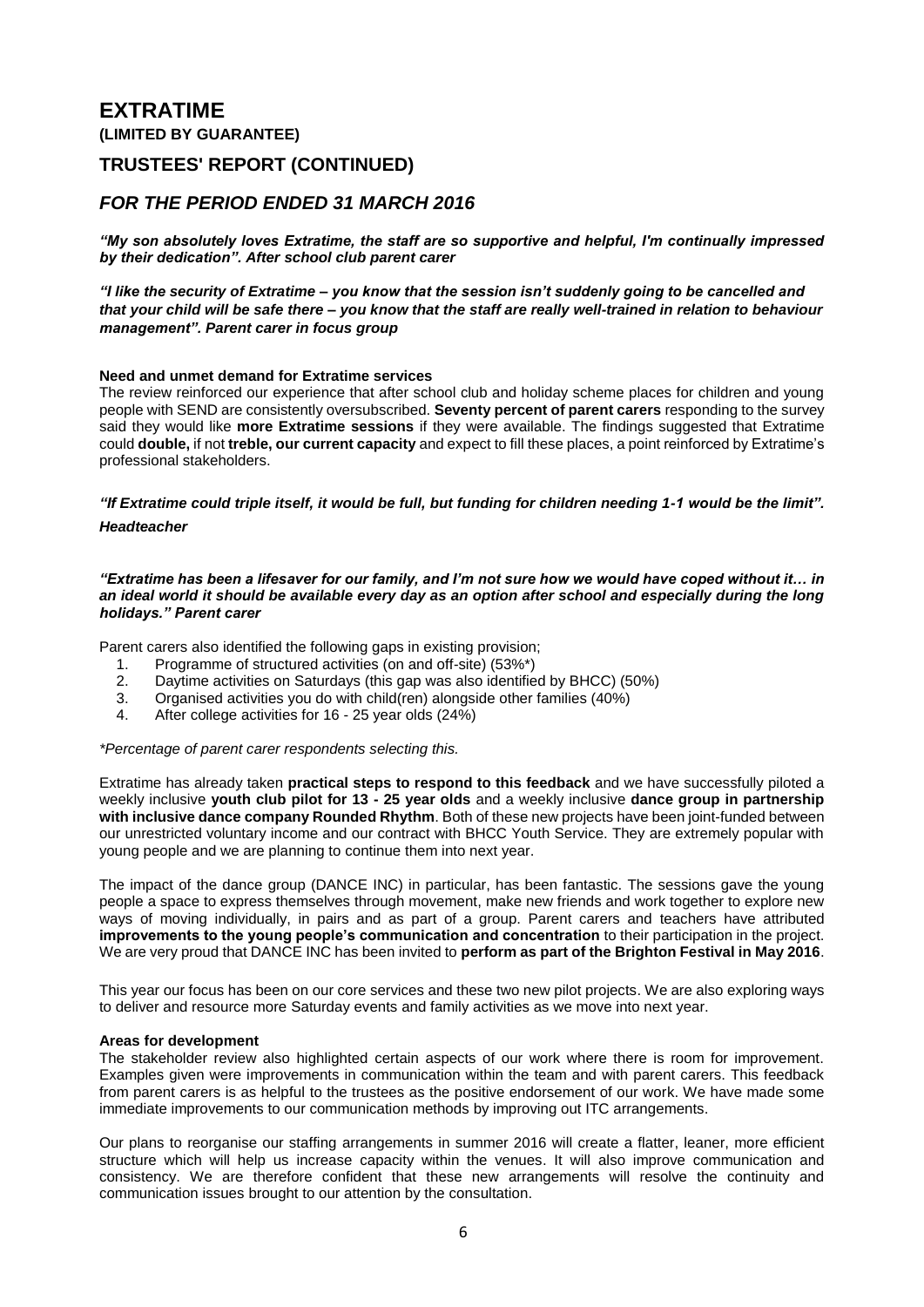### **TRUSTEES' REPORT (CONTINUED)**

### *FOR THE PERIOD ENDED 31 MARCH 2016*

The review also provided detailed consideration of how we adapt to the opportunities presented by the changing SEND landscape in Brighton and Hove These important recommendations are being considered by the trustees and CEO as part of Extratime's ongoing strategic development.

#### **Service provision and performance**

During the period we continued to deliver high quality inclusive after school clubs and holiday schemes for children and young people with and without disabilities across Brighton and Hove.

This **seven month accounting period September 2015 - March 2016** contained **just two terms** and neither of our busiest schemes during the Easter or Summer holidays. This means that we are reporting on just 22 out of 39 weeks of after school clubs and on neither of Extratime's holiday play schemes which run during March / April and August each year. During the period we did run two half-term holiday youth schemes, plus the weekly youth club and dance club. This resulted in **6708 places for 255 individual children and young people between September 2015 and March 2016.**

The data reflects this.

- 6167 After school places for 165 children
- 189 Youth club places for 14 young people
- 56 Dance club (DANCE INC) places for 8 young people (Jan March only)
- 42 Usport (Saturday sports club) for 8 children and young people
- 254 Holiday youth scheme places for 60 young people

**Almost a third** of all places were used by children and young people with **additional needs and disabilities**. **A third** of all children and young people received **one to one support** (over half of SEND children). This reflects Extratime's commitment for children and young people with and without disabilities to play and socialise together. The high support ratios are also indicative of the importance of having a strong HR function to maintain high standards of care and support by providing quality training and supervision for our dedicated staff team. This is also the reason that 80% of our expenditure is allocated to staffing costs.

The table below shows a breakdown of Extratime children and young people by age

| Age breakdown        | under<br>8yrs | $8-11$ vrs | 11-16 yrs | $16$ vrs+ |
|----------------------|---------------|------------|-----------|-----------|
| After school         |               |            |           |           |
| clubs                | 30%           | 53%        | 16%       | 1%        |
| <b>Youth club</b>    | 0%            | 0%         | 64%       | 36%       |
| <b>DANCE INC</b>     | 0%            | 0%         | 50%       | 50%       |
| <b>Youth schemes</b> | 0%            | 0%         | 65%       | 35%       |
| <b>Usport</b>        | 0%            | 0%         | 50%       | 50%       |
| <b>Total</b>         | 19%           | 35%        | 33%       | 14%       |
|                      |               |            |           |           |

As highlighted above, the demand for Extratime places is high, and **clubs and schemes are oversubscribed.** Again, creative management of referrals, staffing and allocations has resulted in more places for children than ever before. **Despite our efforts to offer all families some level of provision within limited resources, there is still a significant need for increased Extratime capacity**. As we have seen, the stakeholder consultation indicated that we could double or even treble capacity to give families the amount of short breaks they would like. The trustees together with the Chief Executive and the team are therefore committed to working with schools and other statutory and third sector partners to extend the specialist provision into 2016-17.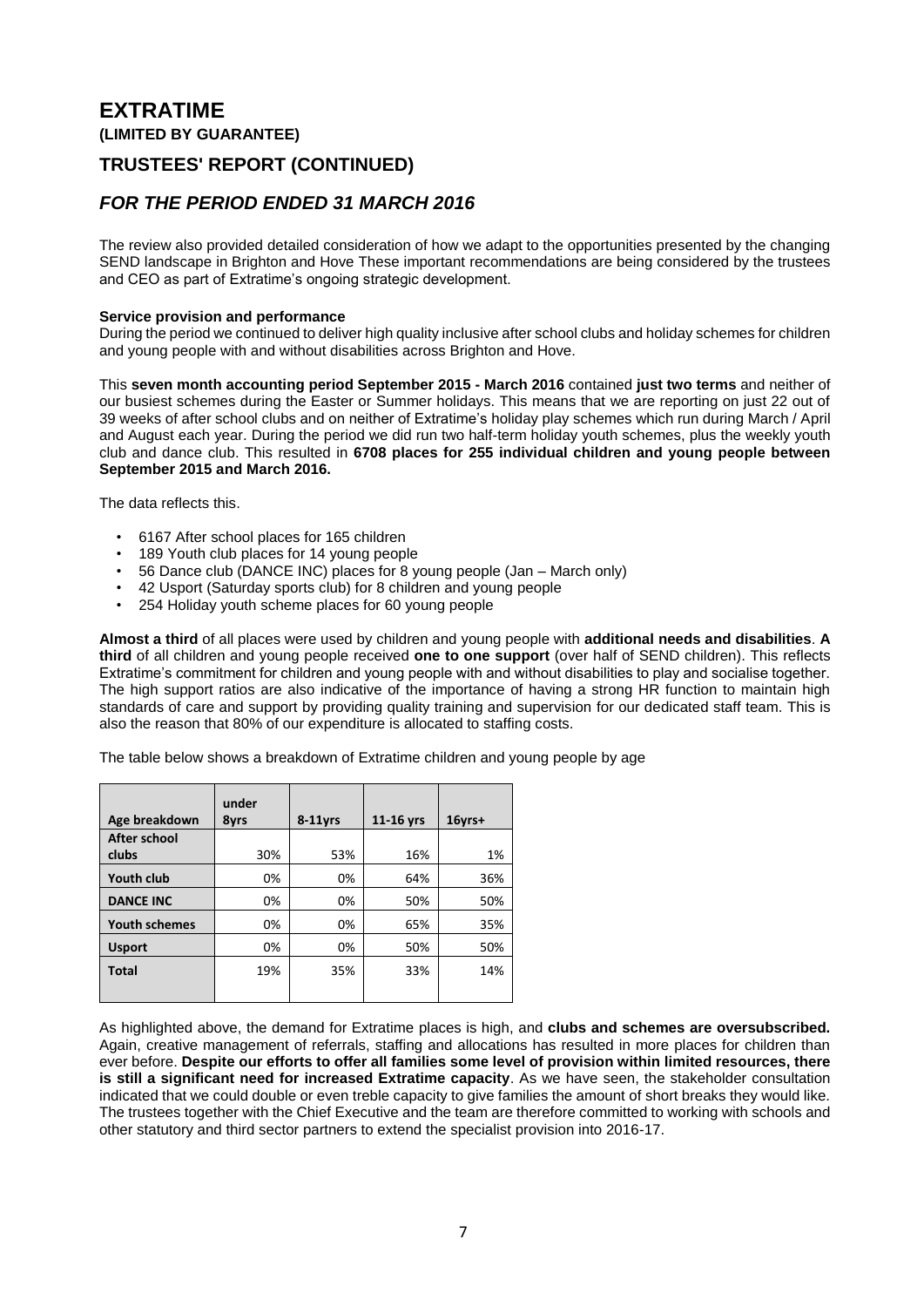### **TRUSTEES' REPORT (CONTINUED)**

### *FOR THE PERIOD ENDED 31 MARCH 2016*

#### **Financial Report**

The funding landscape is tough but with the support of our existing and new funding partners, we are optimistic and have exciting plans to extend our offer into new schools and community venues in the coming year.

Despite anticipated challenges to our statutory income, our **financial position has remained stable** during this **short transitional accounting period**. Our income was £248,062 and the charity's expenditure was £239,081 This **achieved a small surplus** of £8,981.

As Extratime's busiest periods are concentrated in the period between April and September, it is not possible to make a like for like comparison on the corresponding period in last year's accounts. However we go into the next full accounting year with **unrestricted reserves of £138,648**, a £12,993 increase on last year.

Total reserves carried forward at 31 March 2016 were £140,281. Of this £1,633 is for restricted projects. The reserves will provide a solid foundation to secure a sustainable future for out of school activities for children and young people with additional needs and disabilities in Brighton and Hove in 2016-2017.

We have continued to build strong relationships with our existing partners and funders, and re-established our relationships with previous supporters. This has generated a total income of £155,780 in contracts, grants and donations during the period.

This year staff time was allocated to establishing new services including winning a successful tender for two contracts with WSCC. This includes a three- five year short breaks contract of £60,000 pa and a one year £10,000 contract to deliver family activities.

#### **RESERVES POLICY**

Extratime receives funds from a number of different sources including contracts with Brighton and Hove City Council. This contract contains a requirement for the local authority to give reasonable notice of any intention to withdraw funding or seek changes to the existing arrangements. The trustees believe such agreements will provide the time necessary to affect any organisational changes caused by changes in funding levels.

Nevertheless, the trustees believe it is important they hold as financial reserves the funds necessary to ensure an ordered and proper closing of Extratime. In accordance with good practice and Charity Commission recommendations, the trustees wish to maintain these reserves at a minimum level and therefore review the funds regularly. A regular income from fees provides for the reserve funds.

The reserve policy will fund:

- Any redundancy payments due to its employees
- Support to employees to find alternative employment
- Terminating service contracts such as office rent and equipment
- Contingency sum for outstanding liabilities
- Accountancy, audit and other professional fees.

The trustees consider that the ideal level of reserves as at 31 March 2016 would be £130,000. The current level of reserves held is in line with this policy.

#### **RISK REVIEW**

In accordance with the Extratime risk management policy, the management committee maintain and regularly review the organisational risk register. The committee also conducts a full risk assessment to review the major risks to which the charity is exposed and to manage those risks. Significant internal risks to funding have led to the development of a strategic plan which will allow for the diversification of funding and activities. Internal risks are minimised by the implementation of procedures for authorisation of all transactions and projects and to ensure consistent quality of delivery for all operational aspects of the charitable company. These procedures are periodically reviewed to ensure that they still meet the needs of the charity.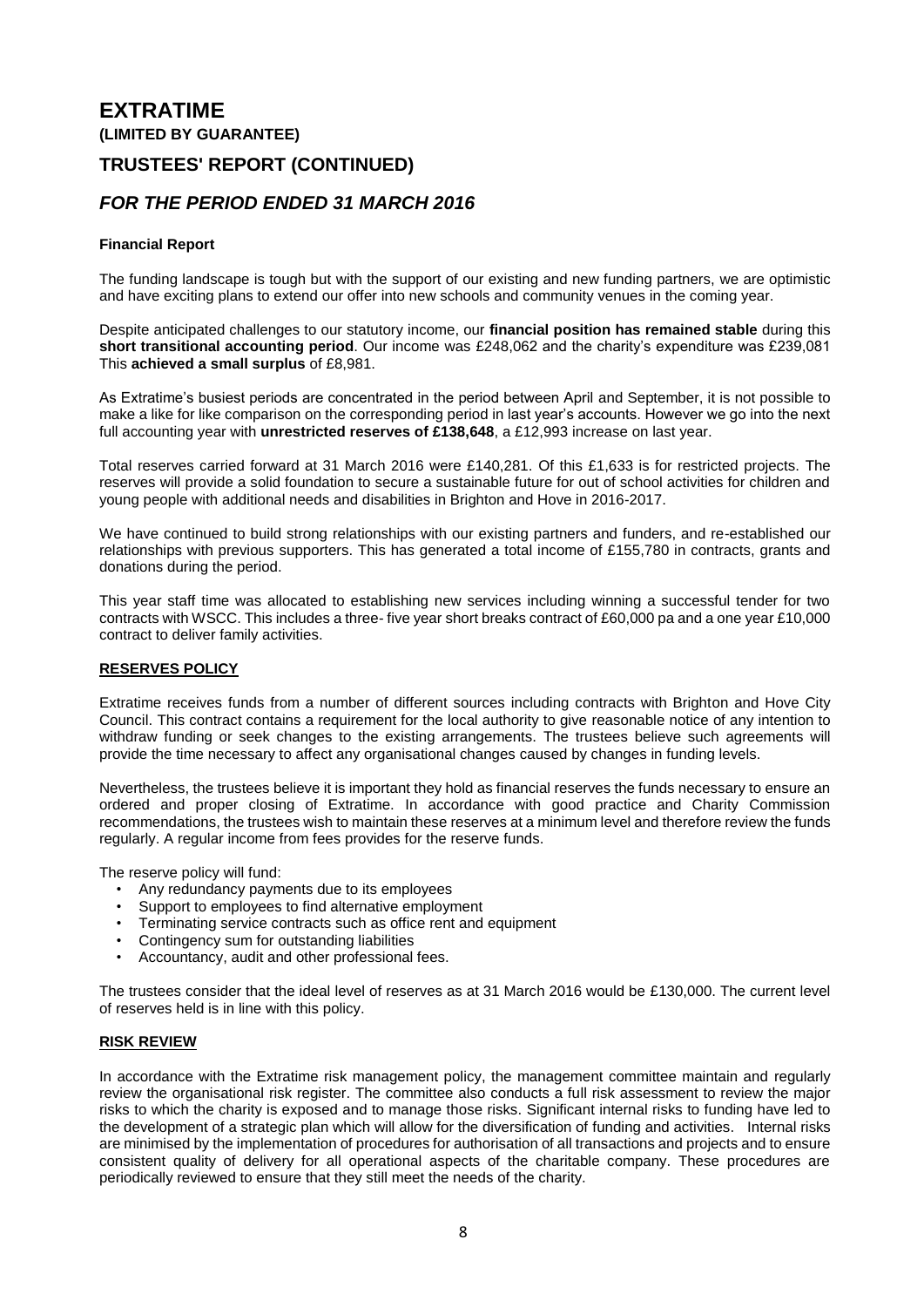## **EXTRATIME (LIMITED BY GUARANTEE) TRUSTEES' REPORT (CONTINUED)** *FOR THE PERIOD ENDED 31 MARCH 2016*

#### **Plans for the future**

Extratime is parent-led and this means that we know how challenging it can be to care for a child with additional needs, disabilities and behaviour difficulties. Providing high quality inclusive activities for children and young people with additional needs and disabilities is therefore the core objective of the trustees. The individual strengths and interests of each child and young person is at the heart of everything we do to ensure they have fun, make friends and try new things in a safe and supportive setting. We are committed to continuous improvement and we will continue to work towards an Outstanding Ofsted rating in our clubs and schemes.

*"When you are the parent of a child with severe disabilities, you get used to just carrying on and 'normalising' a life that really isn't normal. Our children need special care and support 24 hours a day, every day of their lives." Extratime staff member and parent*

To address the uncertain public sector fundng issues the trustees are committed to increasing sustainability through diversification of Extratime's income base. Currently the funding model consists of approximately a third BHCC contracts, a third user fees and a third voluntary income through fundraising. Our plans to set up a new after school club at West Blatchington Nursery and Primary School in Hove, and to expand our core short breaks services into Adur and Worthing and Mid-Sussex (West Sussex) in April 2016 demonstrate this commitment to securing sustainable income sources for the next three to five years. This will be supported by investment in the robust fundraising strategy.

A new staff structure to support these developments will be introduced in Summer 2016. Avoiding redundancies, the trustees plan to realign the team to reduce the number of part-time management posts and expand the capacity of the senior venue staff. This will create a leaner and flatter structure; increasing organisational capacity to further improve quality and capacity to address the unmet need for additional places in clubs and schemes for children and young people with disabilities

The trustees look forward to reporting on the progress of these changes when we return to a 12-month reporting period in March 2017.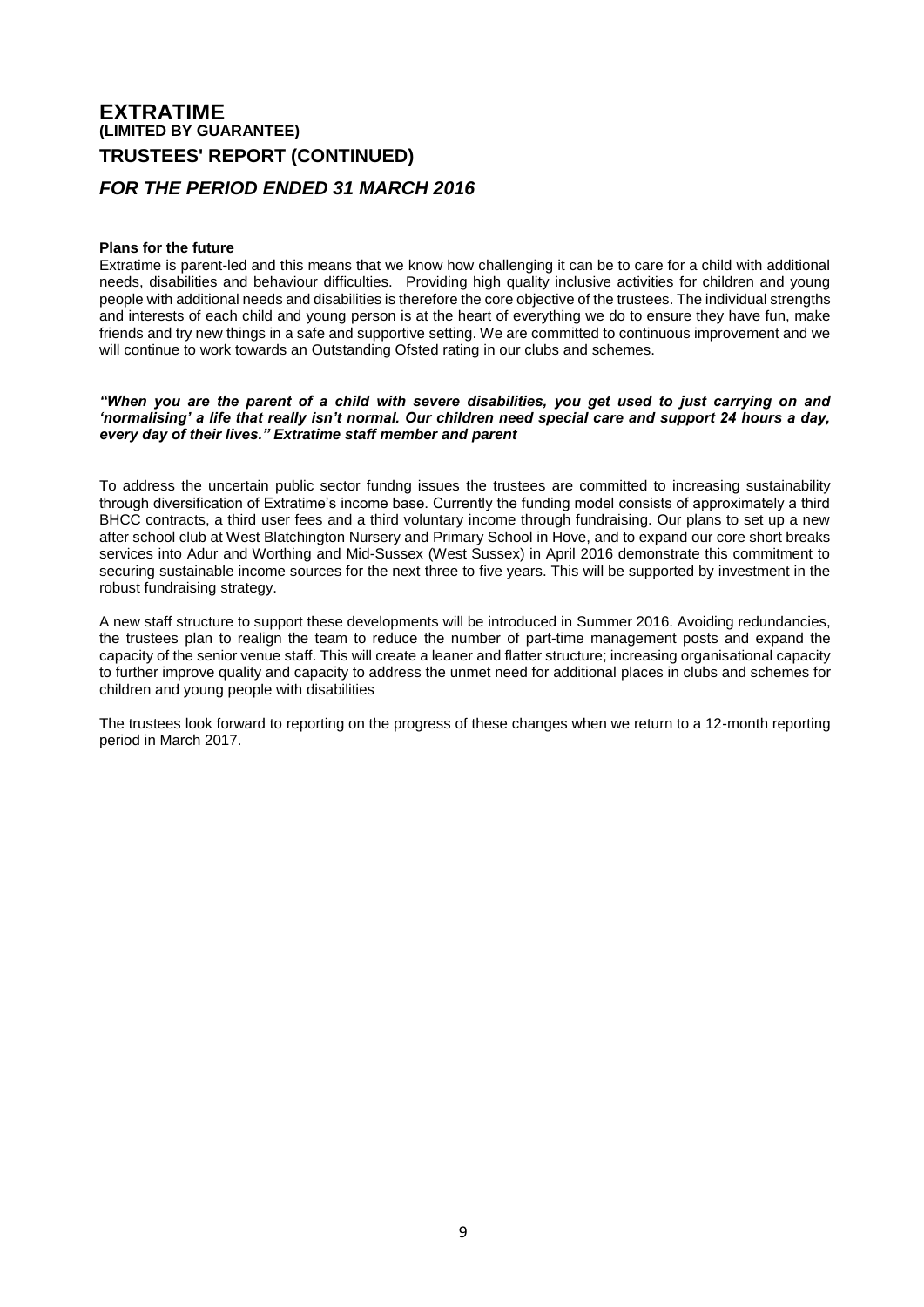### **EXTRATIME (LIMITED BY GUARANTEE) TRUSTEES' REPORT (CONTINUED)**

### *FOR THE PERIOD ENDED 31 MARCH 2016*

#### **Trustees' responsibilities in relation to the accounts**

The trustees, who are also the directors of Extratime for the purpose of company law, are responsible for preparing the Trustees' Report and the accounts in accordance with applicable law and United Kingdom Accounting Standards (United Kingdom Generally Accepted Accounting Practice).

Company law requires the trustees to prepare accounts for each financial year which give a true and fair view of the state of affairs of the charity and of the incoming resources and application of resources, including the income and expenditure, of the charitable company for that year.

In preparing these accounts, the trustees are required to:

- select suitable accounting policies and then apply them consistently;
- observe the methods and principles in the Charities SORP;
- make judgements and estimates that are reasonable and prudent; and
- prepare the accounts on the going concern basis unless it is inappropriate to presume that the charity will continue in operation.

The trustees are responsible for keeping adequate accounting records that disclose with reasonable accuracy at any time the financial position of the charity and enable them to ensure that the accounts comply with the Companies Act 2006. They are also responsible for safeguarding the assets of the charity and hence for taking reasonable steps for the prevention and detection of fraud and other irregularities.

This report has been prepared in accordance with the special provisions of Part 15 of the Companies Act 2006 relating to small companies.

Approved by the board on 9 November 2016

On behalf of the board of trustees

..............................

**R Cook Trustee**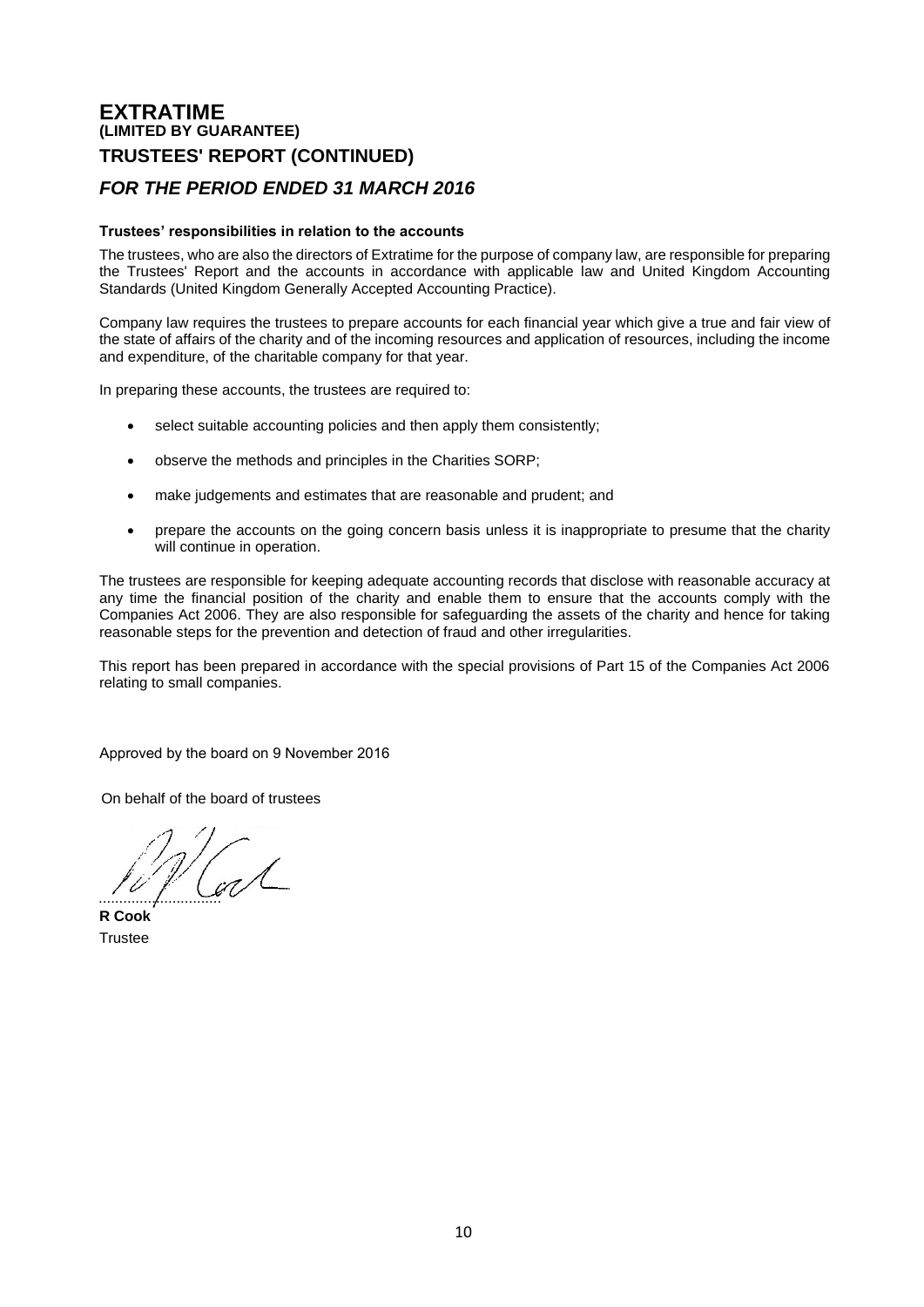### **INDEPENDENT EXAMINER'S REPORT**

### **TO THE TRUSTEES OF EXTRATIME**

I report on the accounts of the charity for the period ended 31 March 2016, which are set out on pages 12 to 22.

### **Respective responsibilities of Trustees and examiner**

The Trustees (who are also directors of Extratime for the purposes of company law) are responsible for the preparation of the accounts. The Trustees consider that an audit is not required for this year under section 144(2) of the Charities Act 2011 (the 2011 Act) and part 16 of the Companies Act 2006 and that an independent examination is needed.

Having satisfied myself that the charity is not subject to audit under company law and is eligible for independent examination, it is my responsibility to:

- (i) examine the accounts under section 145 of the 2011 Act;
- (ii) to follow the procedures laid down in the general Directions given by the Charity Commission under section 145(5)(b) of the 2011 Act; and
- (iii) to state whether particular matters have come to my attention.

#### **Basis of independent examiner's report**

My examination was carried out in accordance with the general Directions given by the Charity Commission. An examination includes a review of the accounting records kept by the charity and a comparison of the accounts presented with those records. It also includes consideration of any unusual items or disclosures in the accounts, and seeking explanations from you as Trustees concerning any such matters. The procedures undertaken do not provide all the evidence that would be required in an audit and consequently no opinion is given as to whether the accounts present a 'true and fair view' and the report is limited to those matters set out in the statement below.

#### **Independent examiner's statement**

In connection with my examination, no matter has come to my attention:

- (a) which gives me reasonable cause to believe that in any material respect the requirements:
	- (i) to keep accounting records in accordance with section 386 of the Companies Act 2006; and
	- (ii) to prepare accounts which accord with the accounting records, comply with the accounting requirements of 396 of the Companies Act 2006, Regulation 8 of the Charities Act 2011 and with the methods and principles of the Charities Statement of Recommended Practice FRS 102

have not been met; or

(b) to which, in my opinion, attention should be drawn in order to enable a proper understanding of the accounts to be reached.

 $\frac{1}{2}$ 

**Mark Cummins FCCA FCIE On behalf of Russell New Limited** The Courtyard Shoreham Road Upper Beeding **Steyning** West Sussex BN44 3TN Dated: 23rd December 2016.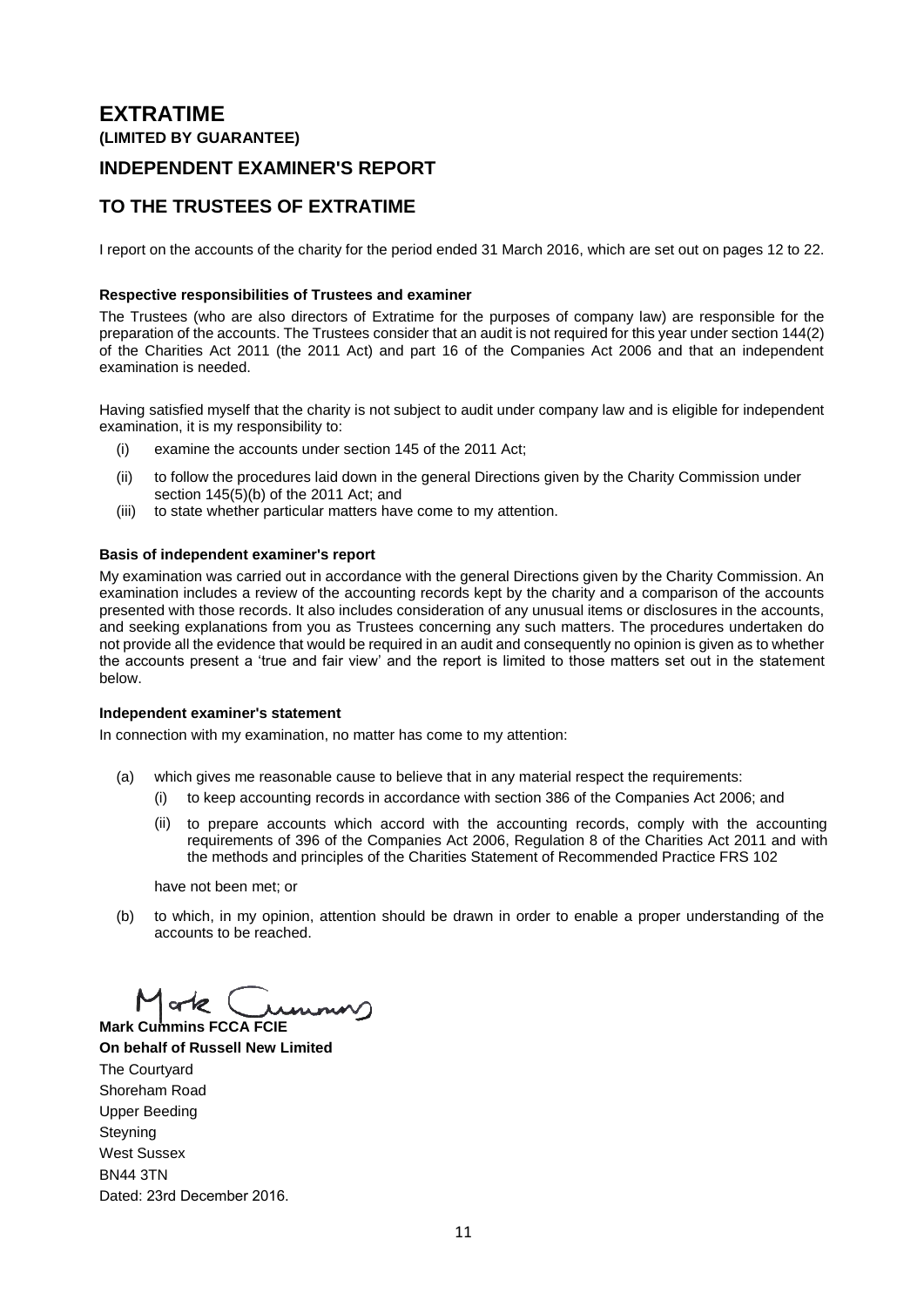**(LIMITED BY GUARANTEE)**

## **STATEMENT OF FINANCIAL ACTIVITIES INCLUDING INCOME AND EXPENDITURE ACCOUNT (INCLUDING INCOME AND EXPENDITURE ACCOUNT)** *FOR THE PERIOD ENDED 31 MARCH 2016*

|                                                                    |              |                     |                   | 7 months | Year      |
|--------------------------------------------------------------------|--------------|---------------------|-------------------|----------|-----------|
|                                                                    |              |                     |                   | to       | Total     |
|                                                                    |              | <b>Unrestricted</b> | <b>Restricted</b> | 31 March | 31 August |
|                                                                    |              | funds               | funds             | 2016     | 2015      |
| Income from:                                                       | <b>Notes</b> | £                   | £                 | £        | £         |
| Donations                                                          | 3            | 5,323               |                   | 5,323    | 6,992     |
| Charitable activities                                              | 4            | 140,291             | 102,300           | 242,591  | 466,749   |
| Other trading activities                                           | 5            | 148                 |                   | 148      | 37,271    |
| <b>Total income</b>                                                |              | 145,762             | 102,300           | 248,062  | 511,012   |
| <b>Expenditure on:</b>                                             |              |                     |                   |          |           |
| Raising funds                                                      |              | 6,318               |                   | 6,318    | 36,950    |
| Charitable activities                                              |              | 126,451             | 106,312           | 232,763  | 457,761   |
| <b>Total expenditure</b>                                           | 6            | 132,769             | 106,312           | 239,081  | 494,711   |
| Net income/(expenditure) and net movement in<br>funds for the year |              | 12,993              | (4,012)           | 8,981    | 16,301    |
| <b>Reconciliation of funds</b>                                     |              |                     |                   |          |           |
| Total funds brought forward                                        |              | 125,655             | 5,645             | 131,300  | 114,999   |
| <b>Total funds carried forward</b>                                 |              | 138,648             | 1,633             | 140,281  | 131,300   |
|                                                                    |              |                     |                   |          |           |

The statement of financial activities includes all gains and losses recognised in the period. All income and expenditure derives from continuing activities.

The statement of financial activities also complies with the requirements for an income and expenditure account under the Companies Act 2006.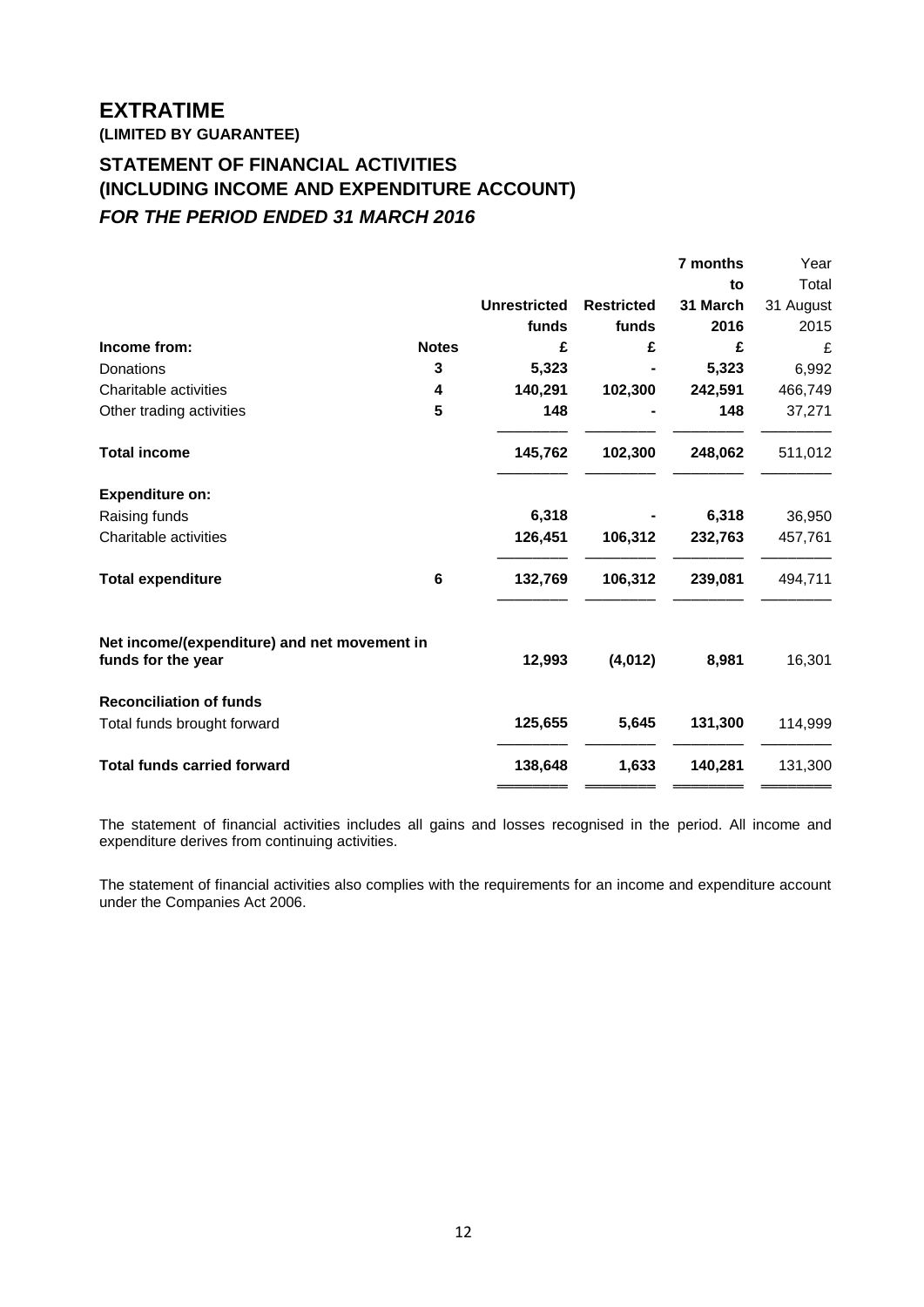**(LIMITED BY GUARANTEE)**

### **BALANCE SHEET**

### *AS AT 31 MARCH 2016*

|                                       |              | 31 March  |         | 31 August |         |
|---------------------------------------|--------------|-----------|---------|-----------|---------|
|                                       | 2016         |           |         | 2015      |         |
|                                       | <b>Notes</b> | £         | £       | £         | £       |
| <b>Fixed assets</b>                   |              |           |         |           |         |
| Tangible assets                       | 11           |           | 4,046   |           | 7,666   |
| <b>Current assets</b>                 |              |           |         |           |         |
| <b>Debtors</b>                        | 12           | 74,564    |         | 87,923    |         |
| Cash at bank and in hand              |              | 74,990    |         | 56,202    |         |
| <b>Creditors: amounts falling due</b> |              | 149,554   |         | 144,125   |         |
| within one year                       | 13           | (13, 319) |         | (20, 491) |         |
| <b>Net current assets</b>             |              |           | 136,235 |           | 123,634 |
| <b>Net assets</b>                     |              |           | 140,281 |           | 131,300 |
|                                       |              |           |         |           |         |
| The funds of the charity:             |              |           |         |           |         |
| Restricted income funds               | 15           |           | 1,633   |           | 5,645   |
| Unrestricted funds                    |              |           | 138,648 |           | 125,655 |
|                                       |              |           | 140,281 |           | 131,300 |
|                                       |              |           |         |           |         |

The charity is entitled to the exemption from the audit requirement contained in section 477 of the Companies Act 2006, for the period ended 31 March 2016. No member of the charity has deposited a notice, pursuant to section 476, requiring an audit of these accounts.

The trustees acknowledge their responsibilities for:

- (a) ensuring that the charity keeps accounting records which comply with sections 386 and 387 of the Companies Act 2006 and
- (b) preparing accounts which give a true and fair view of the state of affairs of the charity as at the end of the financial period and of its incoming resources and application of resources, including its income and expenditure, for the financial period in accordance with the requirements of sections 394 and 395 and which otherwise comply with the requirements of the Companies Act 2006 relating to accounts so far as applicable to the charitable company.

These financial statements have been prepared in accordance with the special provisions of Part 15 of the Companies Act 2006 relating to small companies.

The notes on pages 14 to 22 form part of these accounts.

The accounts were approved by the Board on 9th November 2016.

'{ (Ot  $-$ f Er $\gamma$ 

R Cook **Trustee Company Registration No. 04514110**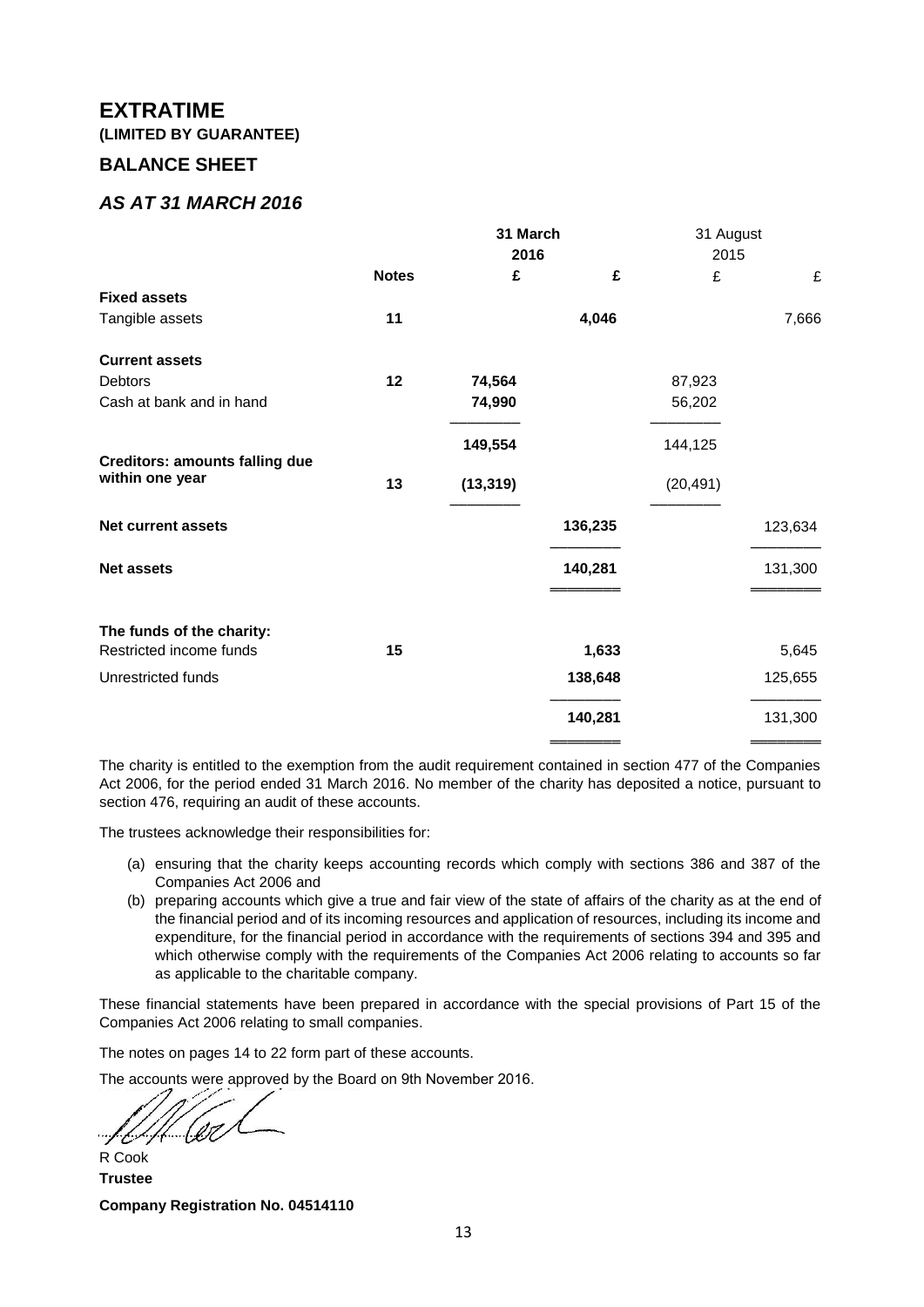**(LIMITED BY GUARANTEE)**

### **NOTES TO THE ACCOUNTS**

### *FOR THE PERIOD ENDED 31 MARCH 2016*

#### **1 Legal status of charitable company**

Extratime is a charitable company, limited by guarantee, registered in England and Wales. The charitable company's registered number and registered office address can be found on the Legal and Administrative Information page.

#### **2 Accounting policies**

#### **2.1 Basis of preparation**

Extratime meets the definition of a public benefit entity under FRS102. Assets and liabilities are initially recognised at historical cost or transaction value unless otherwise stated in the relevant accounting policy note(s). There are no material uncertainties about Extratime's ability to continue as a going concern.

The financial statements have been prepared in accordance with Accounting and Reporting by Charities: Statement of Recommended Practice applicable to charities preparing their accounts in accordance with the Financial Reporting Standard applicable in the UK and Republic of Ireland (FRS 102) (effective 1 January 2015) and the Companies Act 2006.

During the year the trustees decided to change the year end from August to March meaning a shorter period of accounts this year of 7 months. This decision was taken to reflect the way the grant income is received.

#### **2.2 Reconciliation with previous Generally Accepted Accounting Principles**

In preparing the accounts the trustees have considered whether in applying the accounting policies required by FRS102 and the Charities SORP FRS 102 any restatement of comparative items was required. No restatement was required.

#### **2.3 Income**

All incoming resources are included in the Statement of Financial Activities when the charity is legally entitled to the income, it is probable the income will be received and the amount can be quantified with reasonable accuracy.

Donations and other forms of voluntary income are recognised as income when receivable, except insofar as they are incapable of financial measurement.

Income from charitable activities comprises grants awarded for activities undertaken by the charity's project partners. Grants are credited to the Statement of Financial Activities in the year in which they are receivable unless a grant is subject to donor imposed conditions that specify the time period in which the expenditure of the resources can take place; in which case they are deferred.

#### **2.4 Expenditure and basis of apportioning costs**

Expenditure is accounted for on an accruals basis with the irrecoverable element of VAT included with the item to which it relates and has been classified under headings that aggregate all costs related to the category.

Charitable activities comprises all expenditure directly relating to the objectives of the charity.

Governance costs (included within Support costs) comprises all costs associated with constitutional and statutory requirements with which the charity must comply.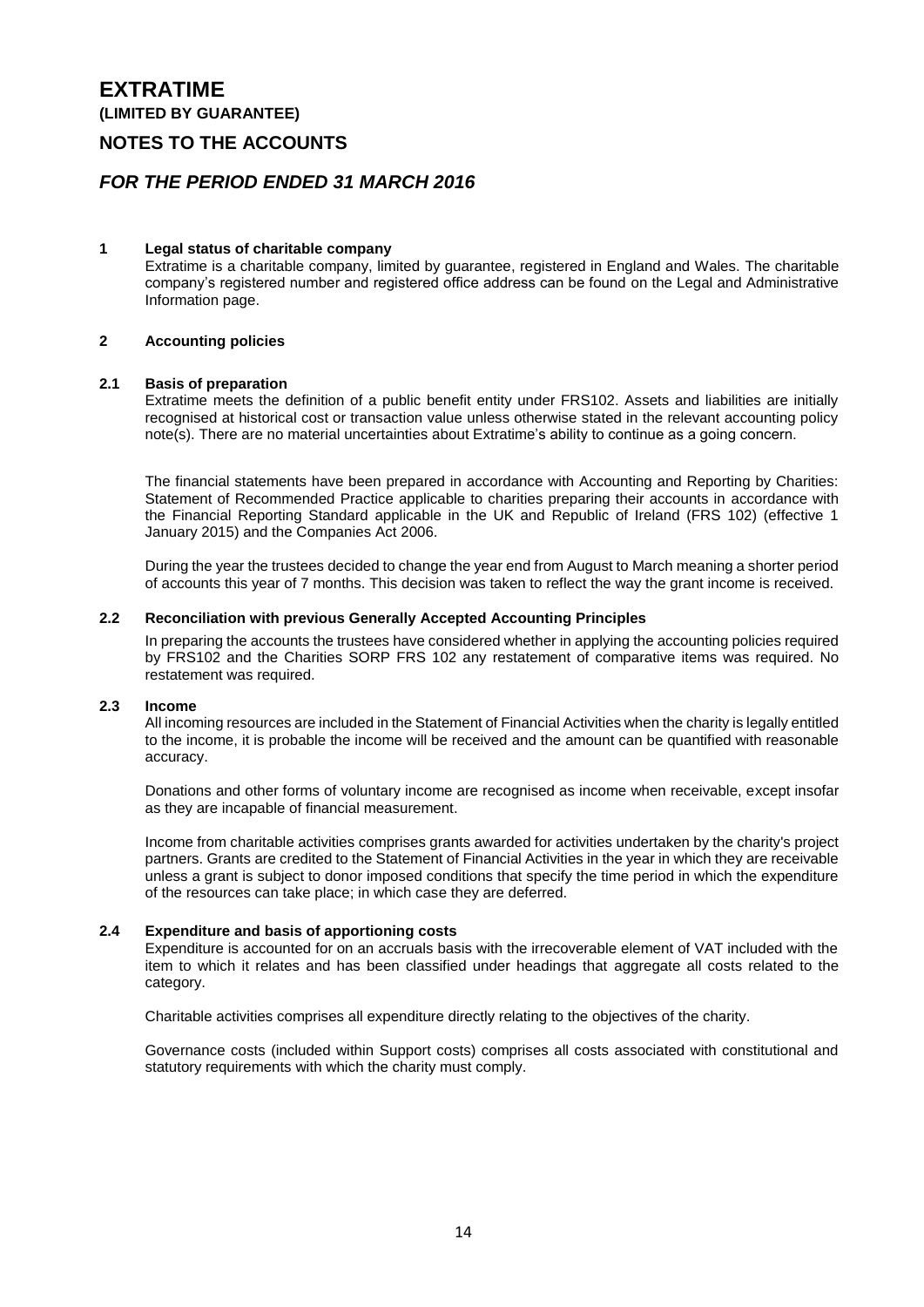### **EXTRATIME (LIMITED BY GUARANTEE) NOTES TO THE ACCOUNTS (CONTINUED)**

### *FOR THE PERIOD ENDED 31 MARCH 2016*

### **2 Accounting Policies (continued)**

### **2.5 Tangible fixed assets and depreciation**

The charity operates a policy of capitalising fixed asset items over £500. Tangible fixed assets are stated at cost less depreciation. Depreciation is provided at rates calculated to write off the cost less estimated residual value of each asset over its expected useful life. The principal annual rates used for this purpose are:

| Computers              | 25% reducing balance |
|------------------------|----------------------|
| Equipment              | 25% reducing balance |
| Furniture and fittings | 25% reducing balance |
| Motor vehicles         | 25% reducing balance |

#### **2.6 Pensions**

The charity operates a NEST pension scheme. Contributions are charged to the Statement of Financial Activities as they are incurred.

#### **2.7 Cash at bank and in hand**

Cash at bank and in hand includes cash and short term highly liquid investments. The trustees seek to use short term deposits to maximise the return on monies held at the bank and to manage cash flow.

#### **2.8 Creditors and provisions**

Creditors and provisions are recognised where the charity has present obligation resulting from a past event that will probably result in a transfer of funds to a third party and the amount due to settle the obligation can be measured or estimated reliably.

### **2.9 Fund Accounting**

Unrestricted funds are to be used in accordance with the charitable objectives at the discretion of the Trustees.

Restricted funds are to be used for particular restricted purposes within the objectives of the charity. Restrictions arise when specified by the donor or when funds are raised for particular restricted purposes.

#### **2.10 Cash Flow Statement**

In accordance with Section 7 of FRS 102 the charity is claiming exemption from the requirement to prepare a cash flow statement on account of its size.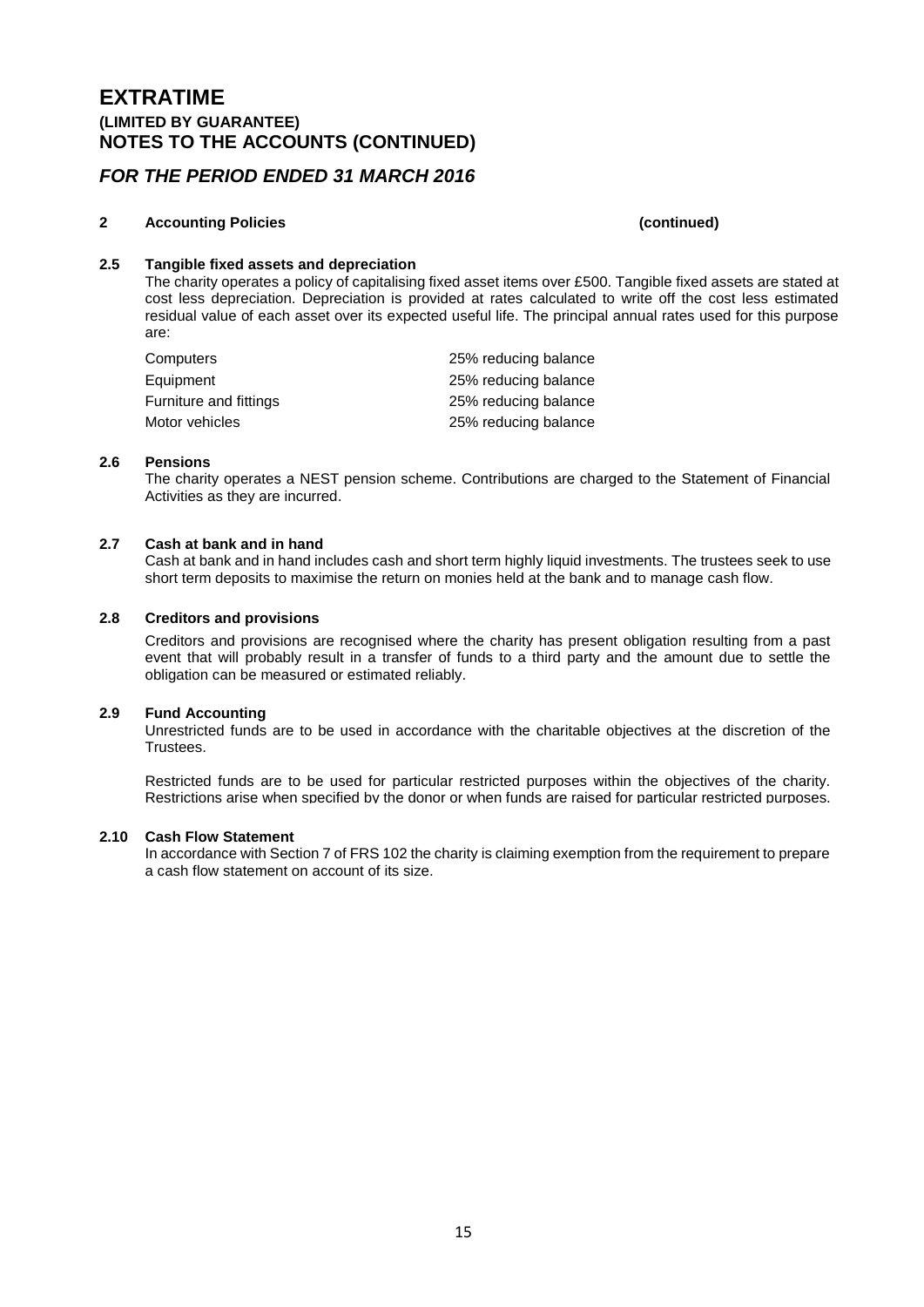**(LIMITED BY GUARANTEE)**

# **NOTES TO THE ACCOUNTS (CONTINUED)**

### *FOR THE PERIOD ENDED 31 MARCH 2016*

### **3 Income from donations**

|           | <b>Unrestricted</b><br>funds | <b>Restricted</b><br>funds | 7 months<br>to March<br>2016 | Year to<br>August<br>2015<br>£ |
|-----------|------------------------------|----------------------------|------------------------------|--------------------------------|
| Donations | 5,323                        | $\blacksquare$             | 5,323                        | 6,992                          |

### **4 Income from charitable activities**

|                                                 | <b>Unrestricted</b> | <b>Restricted</b> | 7 months<br>to March | Year to<br>August |
|-------------------------------------------------|---------------------|-------------------|----------------------|-------------------|
|                                                 | funds               | funds             | 2016                 | 2015              |
|                                                 | £                   | £                 | £                    | £                 |
| Social services                                 | 8,201               |                   | 8,201                | 40,758            |
| Parental fees                                   | 86,811              |                   | 86,811               | 139,790           |
| Training, consultancy and registration fees     | 711                 |                   | 711                  | 375               |
| Grants                                          |                     |                   |                      |                   |
| Sport England                                   |                     | 4,552             | 4,552                | 9,203             |
| BHCC - Carers / Children's Services             |                     | 28,791            | 28,791               | 49,713            |
| <b>BHCC - Disabled Role Models</b>              |                     |                   |                      | 10,000            |
| <b>BHCC</b> - Three year Discretionary Grant    | 5,000               |                   | 5,000                | 10,000            |
| <b>BHCC</b> – Inclusion Grants                  |                     | 4,955             | 4,955                | 9,342             |
| <b>BHCC - Sustainability Grant</b>              | $\blacksquare$      | 15,000            | 15,000               |                   |
| <b>BHCC Children's Services /YMCA</b>           |                     | 29,667            | 29,667               | 78,370            |
| <b>BHCC Youth Service</b>                       |                     | 11,335            | 11,335               | 15,000            |
| <b>Blagrave Trust</b>                           | 25,000              |                   | 25,000               | 25,000            |
| Rounded Rhythm - Dance Inc                      | 2,818               |                   | 2,818                |                   |
| Children in Need                                |                     |                   |                      | 7,073             |
| <b>Sussex Community Foundation/Comic Relief</b> |                     |                   |                      | 13,500            |
| <b>Zurich Community Trust</b>                   |                     |                   |                      | 2,000             |
| <b>Chownes Foundation</b>                       | 1,500               |                   | 1,500                | 1,500             |
| <b>Baily Thomas</b>                             |                     |                   |                      | 20,000            |
| <b>Chalk Cliff Trust</b>                        | 5,000               |                   | 5,000                | 5,000             |
| <b>Childwick Trust</b>                          |                     |                   |                      | 20,000            |
| Network Rail                                    |                     |                   |                      | 3,000             |
| Hove/Portslade Aid in Sickness                  |                     |                   |                      | 870               |
| <b>Boshier Hinton</b>                           |                     | 5,000             | 5,000                |                   |
| <b>Toy Trust</b>                                |                     | 1,200             | 1,200                |                   |
| Ladbrokes in the Community                      |                     | 1,000             | 1,000                |                   |
| <b>Headley Foundation</b>                       | 2,500               |                   | 2,500                |                   |
| <b>David Solomons</b>                           | 1,000               |                   | 1,000                |                   |
| Other                                           | 1,750               | 800               | 2,550                | 6,255             |
| Total charitable activities                     | 140,291             | 102,300           | 242,591              | 466,749           |
|                                                 |                     |                   |                      |                   |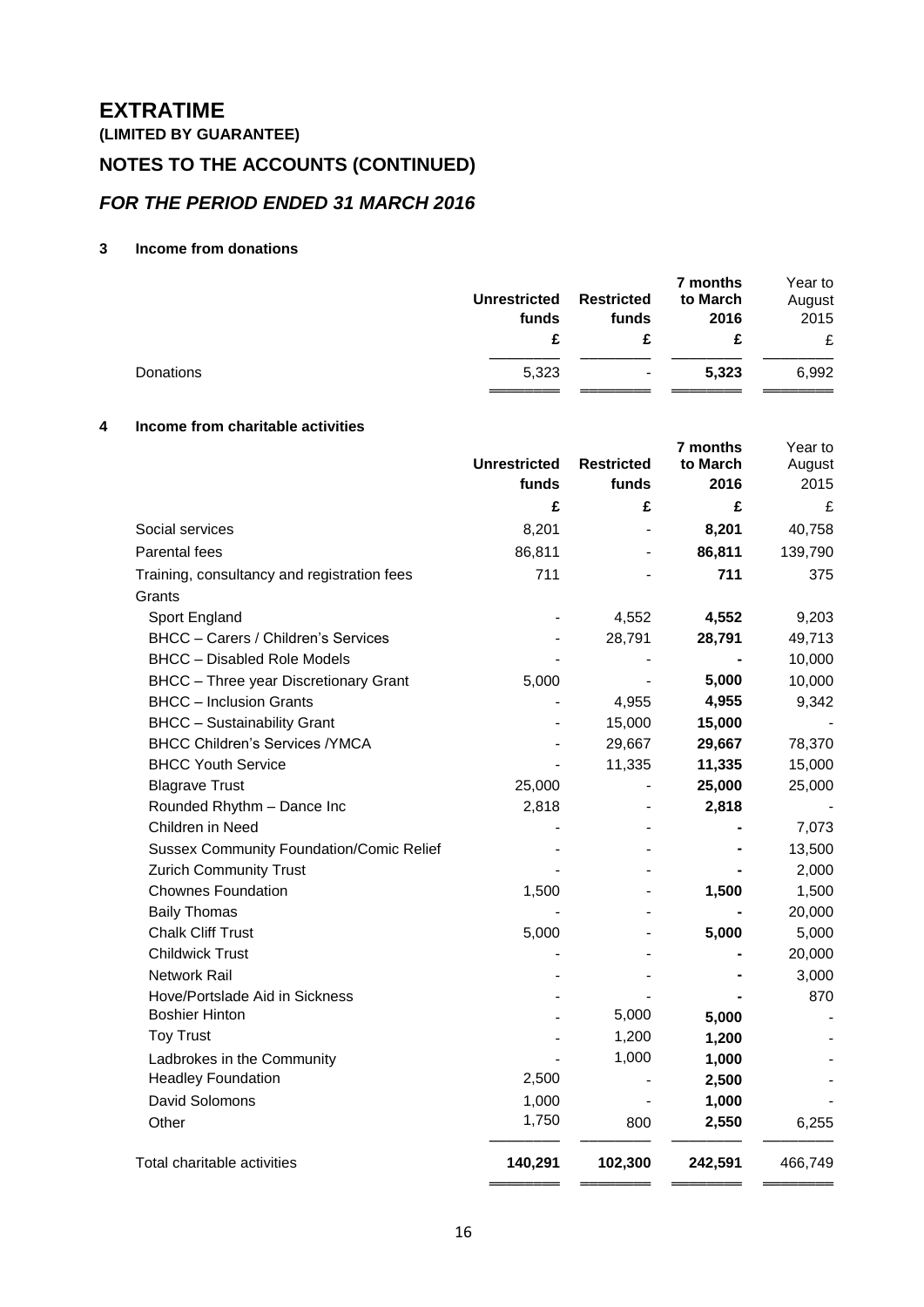### **(LIMITED BY GUARANTEE) NOTES TO THE ACCOUNTS (CONTINUED)**

### *FOR THE PERIOD ENDED 31 MARCH 2016*

**5 Income from other trading activities**

|                                | 7 months<br>to March | Year to<br>August |
|--------------------------------|----------------------|-------------------|
|                                | 2016                 | 2015              |
| Charity shop income            | £<br>148             | £<br>37,271       |
| Total other trading activities | 148                  | 37,271            |
|                                |                      |                   |

### **6 Total expenditure**

|                                          |              |                     |       | <b>Total 7</b> | Total year |
|------------------------------------------|--------------|---------------------|-------|----------------|------------|
|                                          |              |                     |       | months to      | to 31      |
|                                          | <b>Staff</b> | <b>Depreciation</b> | Other | March          | August     |
|                                          | costs        |                     | costs | 2016           | 2015       |
|                                          | £            | £                   | £     | £              | £          |
| <b>Expenditure on raising funds</b>      |              |                     |       |                |            |
| Costs of raising donations and<br>grants | ۰            | $\blacksquare$      | 6,318 | 6,318          | 36,950     |

#### **Expenditure on charitable activities**

| Activities undertaken directly<br>Support costs | 135,337<br>61,378 | $\blacksquare$<br>4.390 | 12.431<br>19.227 | 147.768<br>84.995 | 345.180<br>112.581 |
|-------------------------------------------------|-------------------|-------------------------|------------------|-------------------|--------------------|
| Total charitable activities                     | 196,715           | 4.390                   | 31.658           | 232.763           | 457.761            |
| <b>Total Expenditure</b>                        | 196,715           | 4.390                   | 37.976           | 239.081           | 494.711            |

| Analysis of support costs (including Governance costs) | <b>Total 7</b><br>months to<br><b>March</b> | Total year<br>to 31<br>August |
|--------------------------------------------------------|---------------------------------------------|-------------------------------|
|                                                        | 2016                                        | 2015                          |
|                                                        | £                                           | £                             |
| Wages and salaries                                     | 61,378                                      | 66,889                        |
| Depreciation                                           | 4,390                                       | 6,880                         |
| General office and administration                      | 17,427                                      | 36,730                        |
| Governance costs:                                      |                                             |                               |
| Independent examiners fees                             | 1,800                                       | 2,082                         |
|                                                        | 84,995                                      | 112,581                       |
|                                                        |                                             |                               |

Independent examiners were changed in the period. The current independent examiners charges are included above as £1,800 (2015: £2,082). The previous independent examiners fees charged were £2,082 in respect of examination services.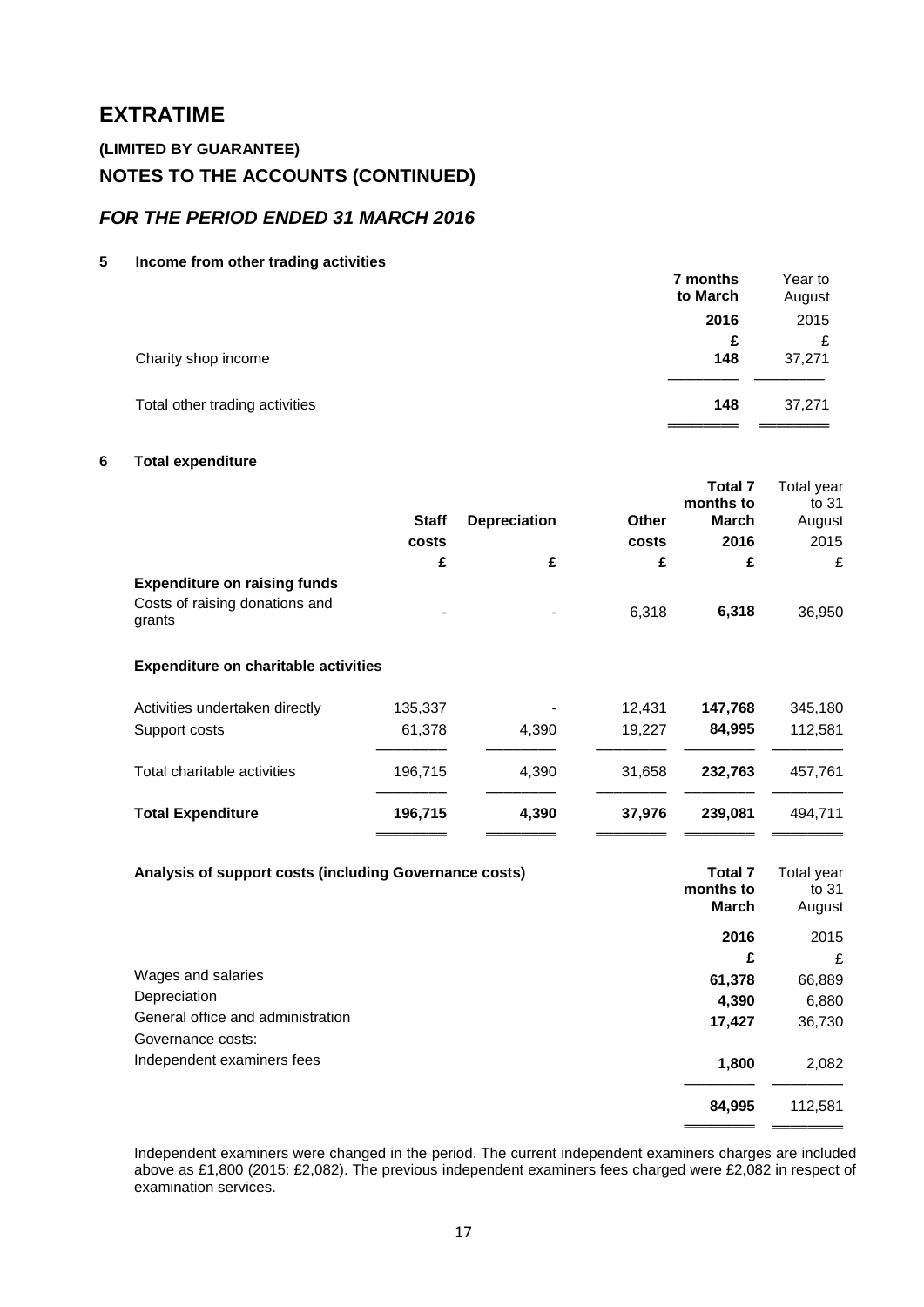# **EXTRATIME (LIMITED BY GUARANTEE) NOTES TO THE ACCOUNTS (CONTINUED)** *FOR THE PERIOD ENDED 31 MARCH 2016*

### **7 Comparative Funds – Statement of Financial Activities for the Year Ended 31 August 2015**

|                                                   | Unrestricted | Restricted | <b>Total</b> |
|---------------------------------------------------|--------------|------------|--------------|
|                                                   | funds        | funds      | 2015         |
| Income from:                                      | £            | £          | £            |
| Donations                                         | 6,992        |            | 6,992        |
| Charitable activities                             | 304,673      | 162,076    | 466,749      |
| Other trading activities                          | 37,271       |            | 37,271       |
| <b>Total income</b>                               | 348,936      | 162,076    | 511,012      |
| <b>Expenditure on:</b>                            |              |            |              |
| <b>Raising funds</b>                              |              |            |              |
| Costs of raising donations and grants             | 36,950       |            | 36,950       |
| <b>Expenditure on charitable activities</b>       |              |            |              |
| Charitable activities                             | 288,805      | 168,956    | 457,761      |
| <b>Total expenditure</b>                          | 325,755      | 168,956    | 494,711      |
| Net income/(expenditure)                          | 23,181       | (6,880)    | 16,301       |
| Fund balances brought forward at 1 September 2014 | 102,474      | 12,525     | 114,999      |
| Fund balances carried forward at 31 August 2015   | 125,655      | 5,645      | 131,300      |
|                                                   |              |            |              |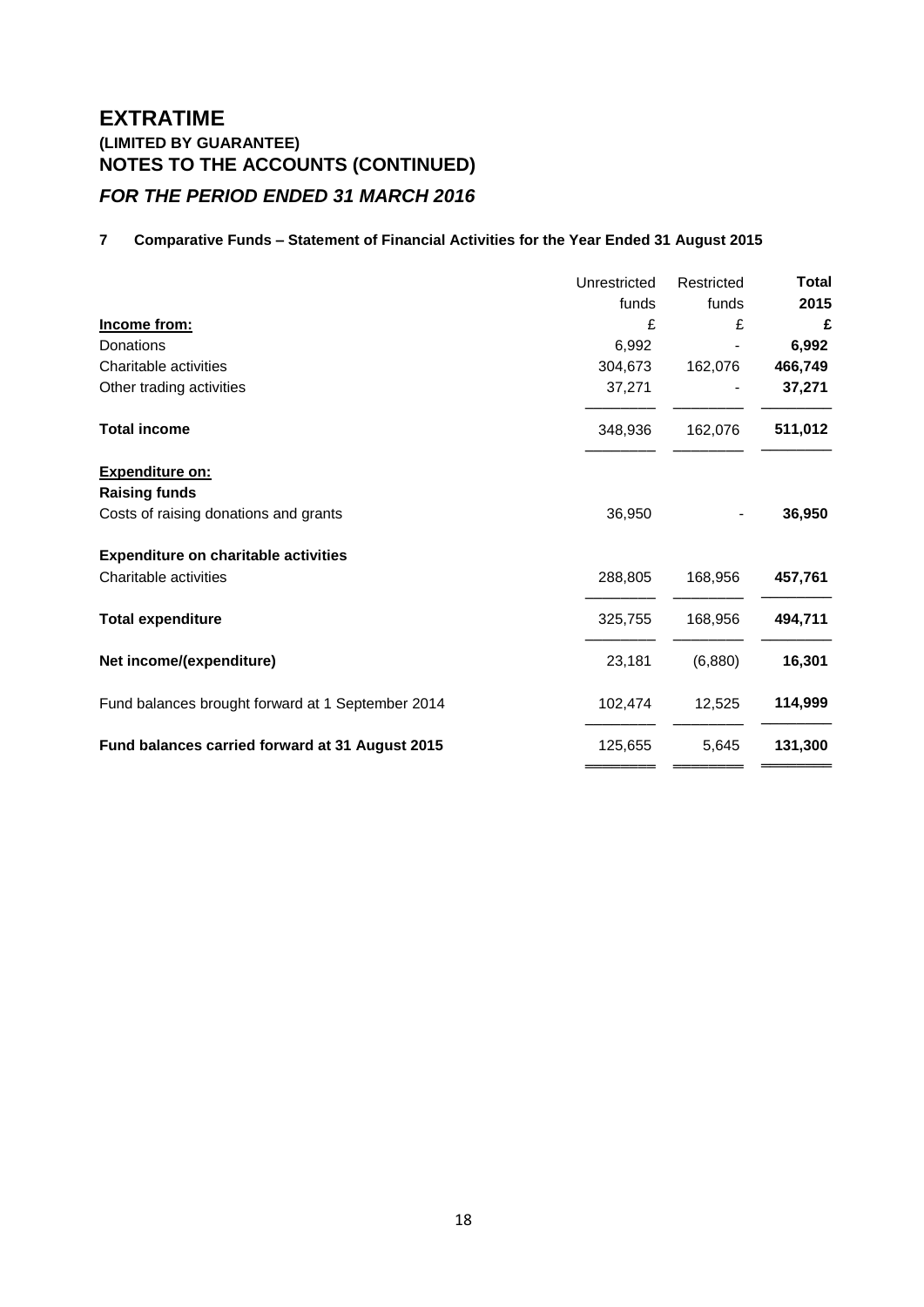# **EXTRATIME (LIMITED BY GUARANTEE) NOTES TO THE ACCOUNTS (CONTINUED)**

### *FOR THE PERIOD ENDED 31 MARCH 2016*

### **8 Trustees**

None of the trustees (or any persons connected with them) received any remuneration or expenses from the charity during the period.

#### **9 Employees**

### **Number of employees**

The average monthly number of employees during the period was:

|                                          | 2016<br><b>Number</b>       | 2015<br>Number    |
|------------------------------------------|-----------------------------|-------------------|
| Administration, marketing and commercial | 54                          | 62                |
|                                          | 7 months to<br><b>March</b> | Year to<br>August |
| <b>Employment costs</b>                  | 2016                        | 2015              |
|                                          | £                           | £                 |
| Wages and salaries                       | 189,642                     | 398,661           |
| Social security costs                    | 6,637                       | 10,458            |
| Other pension costs                      | 436                         |                   |
|                                          | 196,715                     | 409,119           |
|                                          |                             |                   |

There were no employees whose annual remuneration was £60,000 or more.

The key management personnel of the charity included the Trustees, Chief Executive Officer, Head of Operations and Project Co-ordinators. Total consideration paid to key management personnel during the period was £49,073 (2015: £84,127).

#### **10 Taxation**

The charitable company is registered as a charity and all of its income falls within the exemptions under Part 11 of the Corporation Tax Act 2010.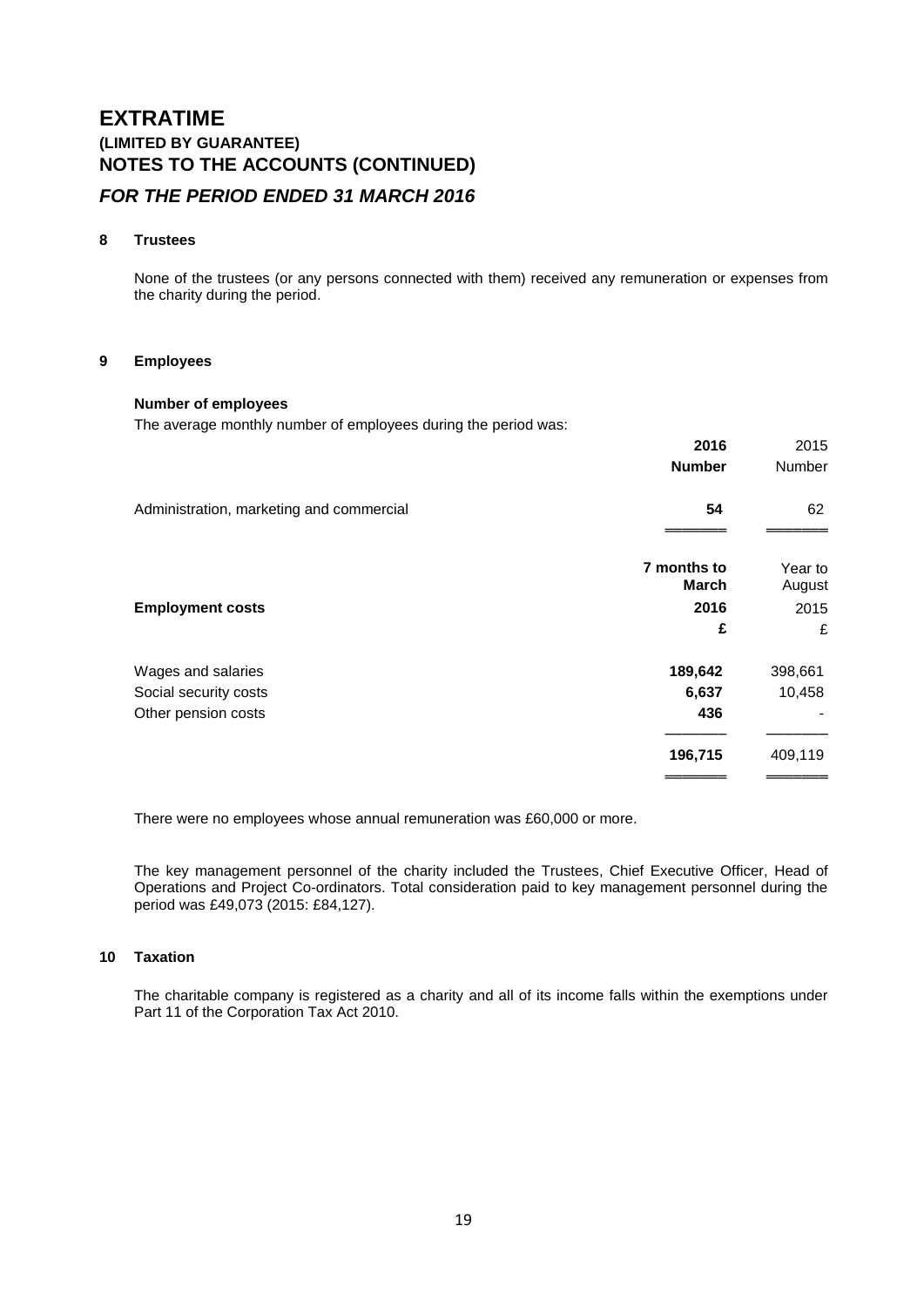**(LIMITED BY GUARANTEE)**

# **NOTES TO THE ACCOUNTS (CONTINUED)**

### *FOR THE PERIOD ENDED 31 MARCH 2016*

**11 Tangible fixed assets**

|    |                                                | Computers,<br>Equipment,<br><b>Furniture and</b><br><b>Fittings</b><br>£ | <b>Motor</b><br>vehicles<br>£ | <b>Total</b><br>£ |
|----|------------------------------------------------|--------------------------------------------------------------------------|-------------------------------|-------------------|
|    | <b>Cost</b>                                    |                                                                          |                               |                   |
|    | At 1 September 2015                            | 9,824                                                                    | 27,510                        | 37,334            |
|    | Additions                                      | 770                                                                      |                               | 770               |
|    | Disposals                                      | (8,002)                                                                  |                               | (8,002)           |
|    | At 31 March 2016                               | 2,592                                                                    | 27,510                        | 30,102            |
|    | <b>Depreciation</b>                            |                                                                          |                               |                   |
|    | At 1 September 2015                            | 8,458                                                                    | 21,210                        | 29,668            |
|    | Charge for the period                          | 378                                                                      | 4,012                         | 4,390             |
|    | On disposals                                   | (8,002)                                                                  |                               | (8,002)           |
|    | At 31 March 2016                               | 834                                                                      | 25,222                        | 26,056            |
|    | <b>Net Book Value</b><br>At 31 March 2016      | 1,758                                                                    | 2,288                         | 4,046             |
|    |                                                |                                                                          |                               |                   |
|    | At 31 August 2015                              | 1,366                                                                    | 6,300                         | 7,666             |
| 12 | <b>Debtors</b>                                 |                                                                          | 2016<br>£                     | 2015<br>£         |
|    |                                                |                                                                          |                               |                   |
|    | Fee Income - Parents                           |                                                                          | 11,906                        | 10,287            |
|    | Fee Income - Social Services                   |                                                                          | 6,074                         | 17,872            |
|    | Grants                                         |                                                                          | 56,170                        | 59,350            |
|    | Prepayments                                    |                                                                          | 414                           | 414               |
|    |                                                |                                                                          | 74,564                        | 87,923            |
| 13 | Creditors: amounts falling due within one year |                                                                          | 2016                          | 2015              |
|    |                                                |                                                                          | £                             | £                 |
|    | Taxation and social security costs             |                                                                          | 5,935                         | 9,838             |
|    | Accruals                                       |                                                                          | 7,297                         | 10,653            |
|    | Pensions                                       |                                                                          | 87                            |                   |
|    |                                                |                                                                          | 13,319                        | 20,491            |
|    |                                                |                                                                          |                               |                   |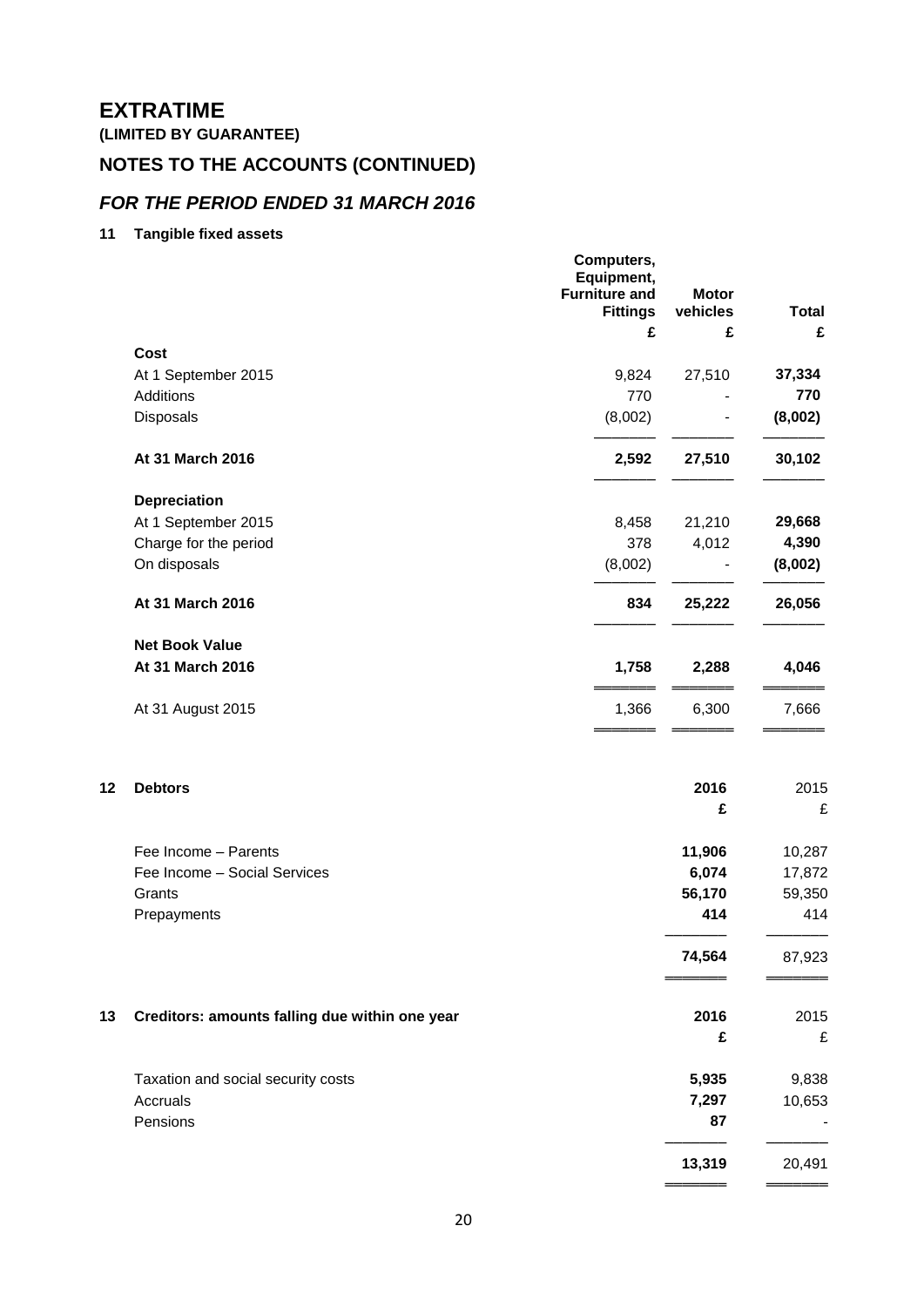**(LIMITED BY GUARANTEE)**

### **NOTES TO THE ACCOUNTS (CONTINUED)**

### *FOR THE PERIOD ENDED 31 MARCH 2016*

#### **14 Pension and other post-retirement benefit commitments**

#### **Defined contribution**

|                                                     | 2016 | 2015            |
|-----------------------------------------------------|------|-----------------|
| Contributions payable by the company for the period | 436  | $\qquad \qquad$ |

At 31 March 2016 contributions of £87 were outstanding (2015: £Nil).

#### **15 Restricted funds**

The income funds of the charity include restricted funds comprising the following unexpended balances of donations and grants held for specific purposes:

|                                | <b>Movement in funds</b>                        |                       |                              |                                          |
|--------------------------------|-------------------------------------------------|-----------------------|------------------------------|------------------------------------------|
|                                | <b>Balance at 1</b><br><b>September</b><br>2015 | Incoming<br>resources | <b>Resources</b><br>expended | <b>Balance</b><br>at 31<br>March<br>2016 |
|                                | £                                               | £                     | £                            | £                                        |
| BHCC - Capital grant (Minibus) | 5,645                                           |                       | (4,012)                      | 1,633                                    |
| Sport England                  |                                                 | 4,552                 | (4, 552)                     |                                          |
| <b>BHCC - Carers</b>           |                                                 | 28,791                | (28, 791)                    |                                          |
| <b>BHCC</b> - Inclusion        |                                                 | 4,955                 | (4, 955)                     |                                          |
| <b>BHCC - Sustainability</b>   |                                                 | 15,000                | (15,000)                     |                                          |
| BHCC/YMCA                      |                                                 | 29,667                | (29, 667)                    |                                          |
| <b>BHCC Youth Service</b>      |                                                 | 11,335                | (11, 335)                    |                                          |
| <b>Boshier Hinton</b>          |                                                 | 5,000                 | (5,000)                      |                                          |
| <b>Toy Trust</b>               |                                                 | 1,200                 | (1,200)                      |                                          |
| Ladbrokes in the Community     |                                                 | 1,000                 | (1,000)                      |                                          |
| Other                          |                                                 | 800                   | (800)                        |                                          |
|                                | 5,645                                           | 102,300               | (106, 312)                   | 1,633                                    |
|                                |                                                 |                       |                              |                                          |

BHCC Capital grant was donated for a minibus. This has been spent on an accessible minibus to transport children and young people on trips and between venues during holiday schemes.

The Sport England grant funded a partnership project with AMAZE to provide accessible sports activities at a Saturday sports club.

BHCC – Carers / Children's Services funds after school clubs and holiday play schemes at Hillside School, Portslade and Downs View School, Woodingdean.

BHCC – Inclusion grants pay for additional support for children with additional need s and disabilities to attend after school clubs and holiday schemes at, St Luke's School, Queen's Park (mainstream school).